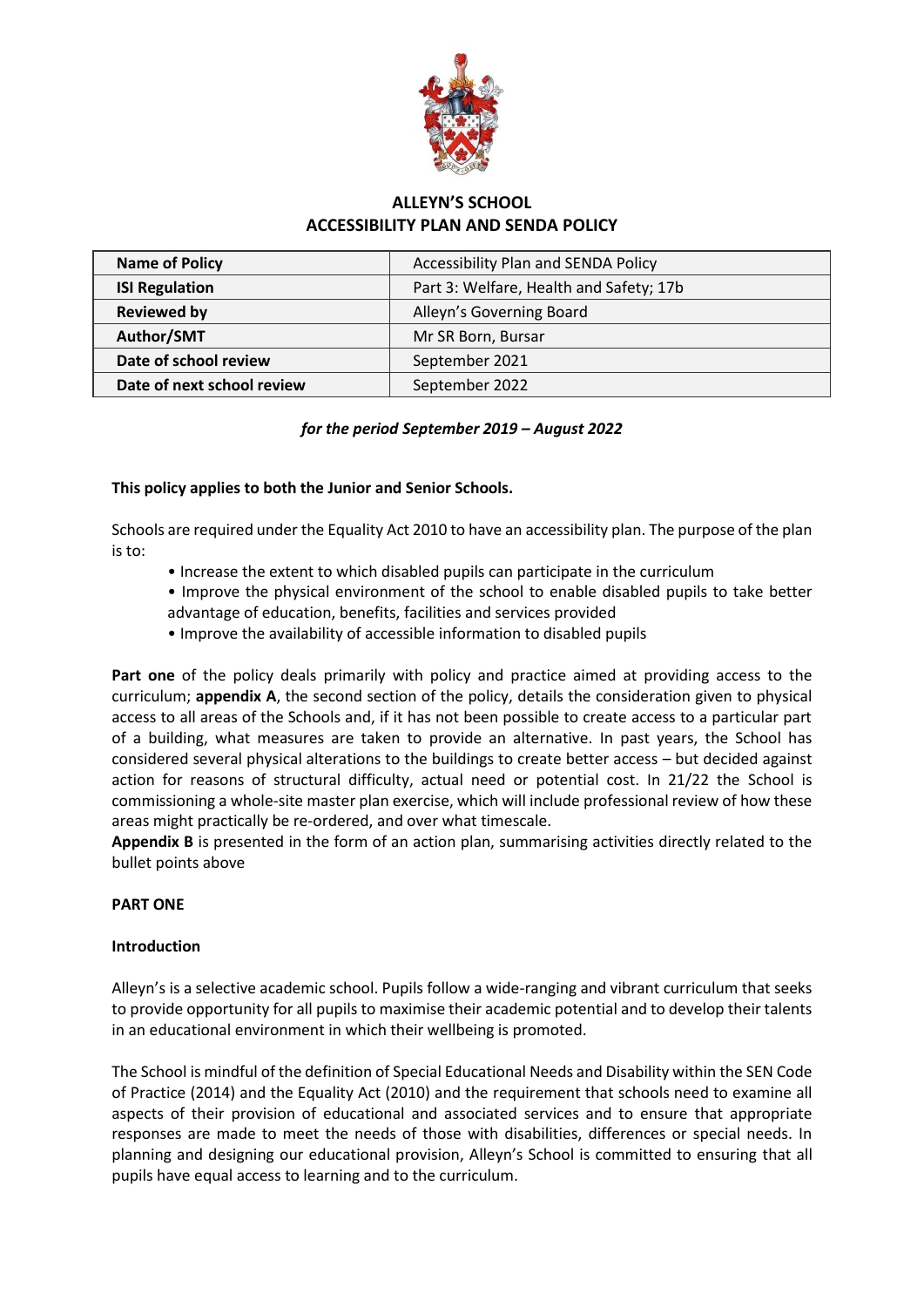Special Educational Needs (SEN) refer to any circumstances resulting in an individual pupil requiring additional or different help in order to take full advantage of the educational opportunities offered to pupils of the same age. These difficulties include physical, emotional, behavioural and specific learning differences and can also refer to gifted and talented pupils as well as pupils for whom English may be an additional language. We recognise that every child is unique and are committed to making reasonable adjustments, where there is an identified Special Educational Need (SEN) and/or disability, in order to remove barriers to learning and participation in school life. We value the diversity of our school community and appreciate the contribution that pupils with Special Educational Needs and/or disabilities can bring to school life.

## **Admission arrangements**

Each pupil is important to us and no specific learning difference or disability will be a barrier of itself. Reasonable adjustment is made in the entrance procedures for pupils who have specific learning differences or disabilities. This may involve extra time, the use of a word processor or any other form of assistance that is relevant to the needs identified and recommended in the report/s from an appropriate specialist assessor. For further information, please see the Admissions Policies, found [here](https://www.alleyns.org.uk/uploaded/documents/Senior_School_/Policies/18-9_Admissions_Policy_(Senior_School_11_,_13_,_16_).pdf) for the Senior School, and [here](https://www.alleyns.org.uk/uploaded/documents/Junior_School/JUNIOR_SCHOOL_ADMISSIONS_POLICY_2018-19.pdf) for the Junior School.

## **Physical Access**

Alleyn's is committed to improving the physical access to the site for all users of the school facilities. We regularly review and take steps to improve the physical environment of the school in order to increase the extent to which disabled pupils are able to take advantage of education and associated services offered by the school.

## **ACCESS TO THE CURRICULUM AND INFORMATION**

#### **Specific Learning Differences (SLD)**

In the Senior School ensuring appropriate provision is made for pupils with specific learning differences and/or disabilities is the responsibility of the Deputy Head Academic. The deputy Head Academic works in conjunction with the Heads of Section and the Head of Learning Support.

The Head of the Junior School is responsible for the appropriate provision being made for pupils with specific learning differences and/or disabilities. The Head works in conjunction with the Head of Learning Support and all teaching staff.

#### **Policy Objectives**

- 1. To apply a whole-school policy to meeting each pupil's individual needs following the guidelines of The Code of Practice for SEN (2014), and the Equality Act (2010).
- 2. To identify, at the earliest opportunity, any pupil who may have a specific learning difference in order to support progression and good mental health and wellbeing.
- 3. To acknowledge that each individual and their differences are valued; making best endeavours to ensure that the school is accessible and that no pupil will be discriminated against.
- 4. To ensure that pupils with physical disabilities are given adequate assistance to access the curriculum and reasonable adjustment is made to maximise their learning opportunities.
- 5. To work in partnership with a pupil and his or her parent.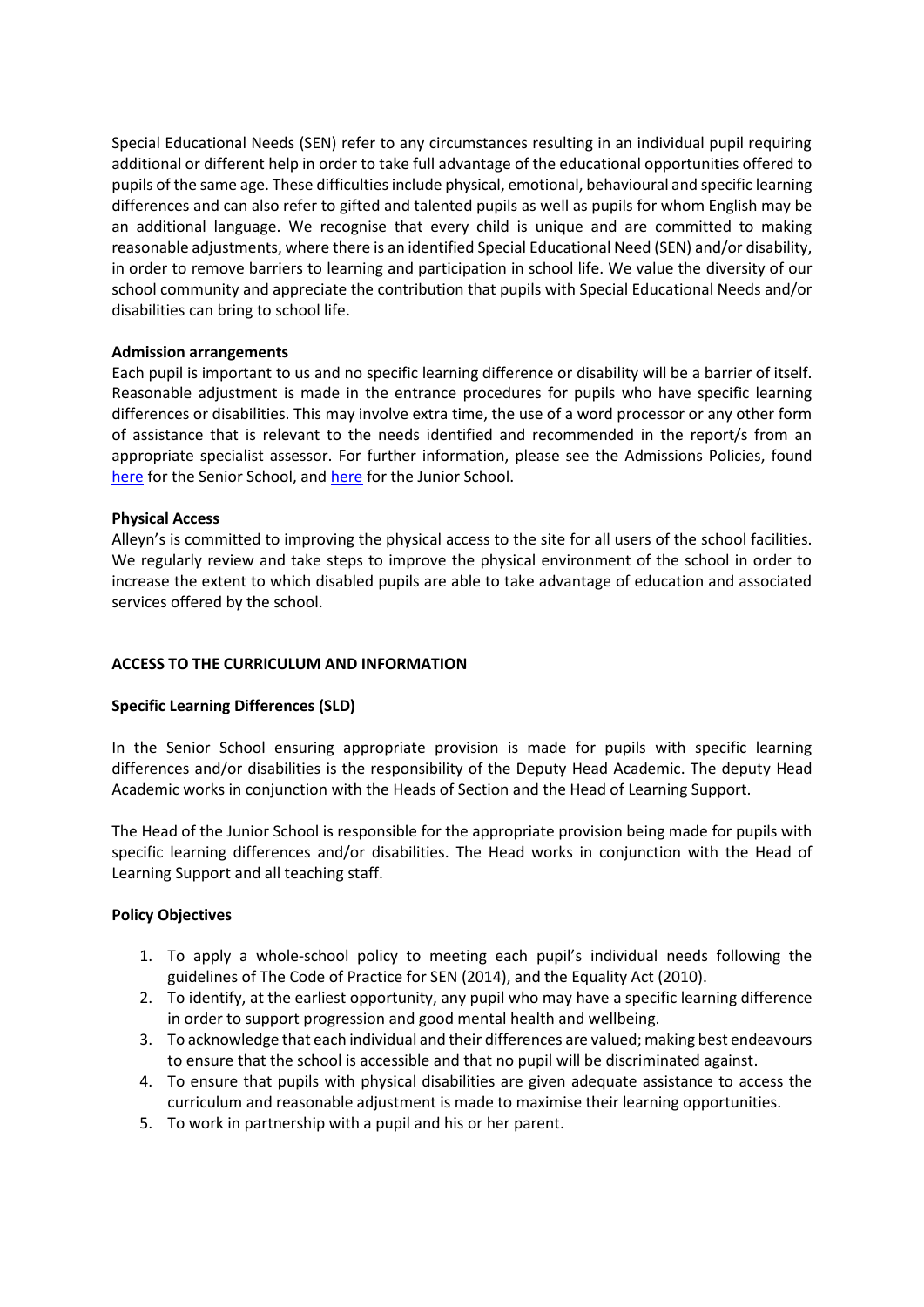- 6. To ensure that appropriate resources and support are available for pupils with temporary or long-term specific learning differences and disabilities so that they are able to achieve their potential.
- 7. To ensure that there is appropriate advice and support for teachers to meet the learning needs of all pupils.
- 8. To conduct regular reviews of a pupil's progress.
- 9. To ensure that appropriate records are maintained securely in line with the Data Protection Act.
- 10. To provide or direct teaching staff to appropriate Continued Professional Development (CPD).

## **Educational Inclusion**

We have high expectations of all our pupils and we aim to achieve this through the removal of barriers to learning and participation.

When considering whether it would be reasonable to make an adjustment the School will consider the following factors:

- Whether it will be provided under a statement of special educational needs/EHCP from the Local Authority
- The resources of the school and the availability of financial or other assistance
- The financial and other costs of making the adjustment
- The extent to which taking any particular step would be effective in overcoming the substantial disadvantage suffered by a disabled pupil
- The practicality of the adjustment
- The effect of the disability on the individual
- Health and safety requirements
- The need to maintain academic, musical, sporting and other standards
- The interests of other pupils and prospective pupils

## **Identification of Pupils with Specific Learning Differences**

Some pupils arrive at Alleyn's with identified specific learning differences or disabilities. To aid early identification of any pupil who may have underlying specific learning differences, the School undertakes a programme of group screening for all new pupils at the beginning of Year 7; and for any pupils entering at Years 9 or 12.

In addition, information from parents, teachers and school assessment and reporting is used to identify pupils who may have a specific learning difference.

Pupils who enter the school with an identified specific learning difference, or who are identified during the course of their school career with a specific learning difference, will be provided with an Individual Learning Support Profile (ILSP). ILSPs foster self-knowledge on the part of the pupil and raise awareness on the part of parents and teachers. These documents are not target-driven but offer specific strategies which can be applied across a broad range of learning environments.

In the Junior School pupils with a specific learning difference or disability may be identified at any stage of their education. They may arrive with an already identified need or disability. Pupils, who are recognised by their teachers as not making similar progress to that of their peers, may be highlighted and referred to the Head of Learning Support for further assessment to ascertain whether their weaker performance is due to a specific learning difference. Formal test results for every pupil are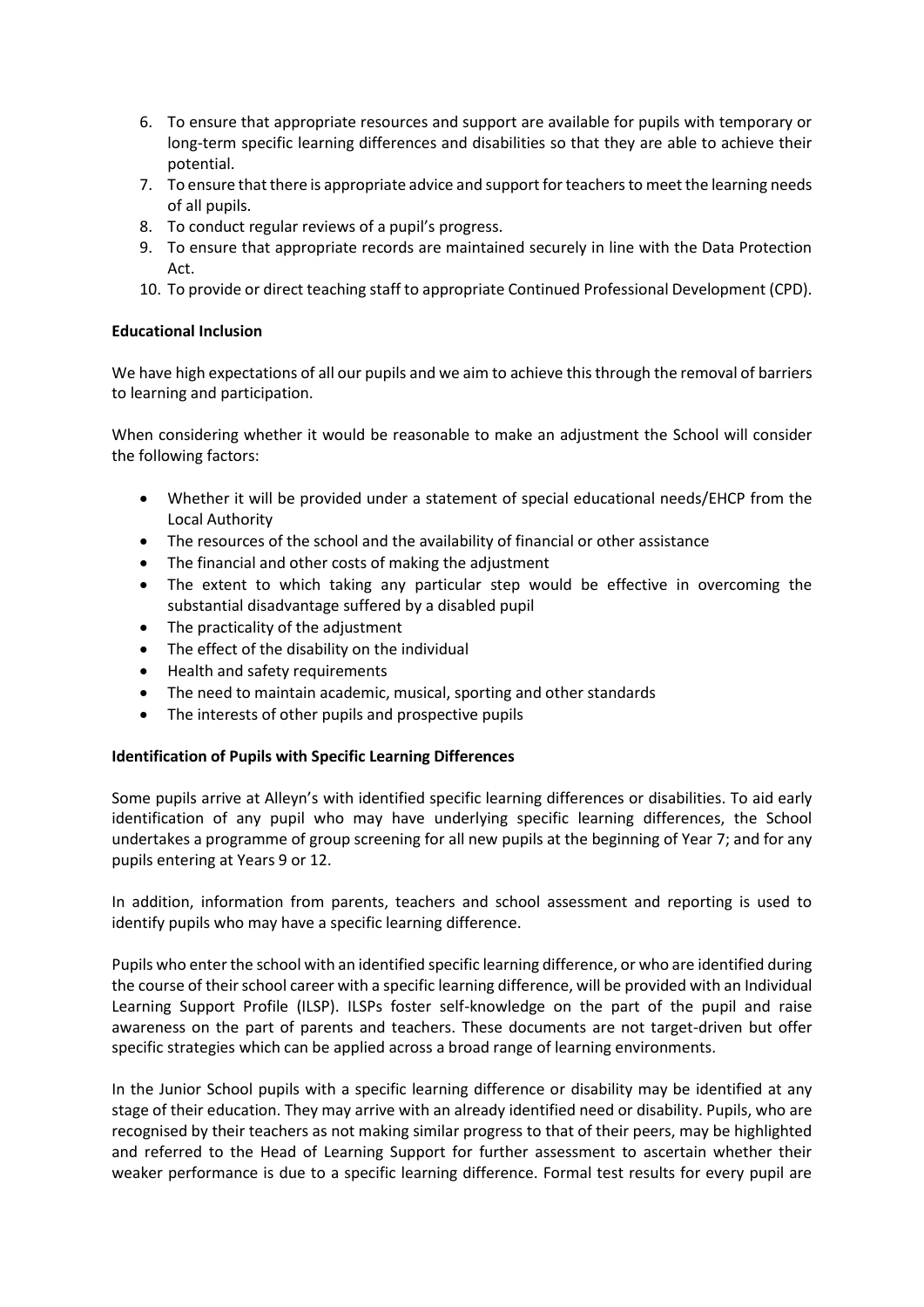regularly scrutinised to identify any pupil who may not be achieving at an expected level. If deemed necessary, further assessment by an Educational Psychologist may be requested by the school. On receipt of the Psychologist's written report, an Individual Learning Support Profile (ILSP) will be drawn up by the Head of learning Support, which will be made available to parents and all staff to enhance that pupil's education and support their needs. These profiles will be available on the school database.

# **Pupils with a Statement of their SEND/Education and Health Care Plan**

Alleyn's welcomes and will make provision for pupils with a Statement/EHCP within the terms of reasonable adjustments. Pupils with a Statement/EHCP have strategies set on their ILSP. An annual review of their Statement/EHCP is conducted in conjunction with the parents and any external agencies involved in the overall provision for the pupil. Pupils with an EHCP are supported under the auspices of the SENCO and in consultation with the appropriate local authorities. We do not currently have any pupils who are on an Education and Healthcare Plan.

## **Arrangements for providing access to pupils with a disability**

At Alleyn's no pupil will be treated less favourably than any other pupil for a reason that relates to his/her disability. The School will attempt to make reasonable adjustments in order to allow all pupils to maximise their learning opportunities.

## **Current Provisions to improve accessibility:**

- Training of staff to increase awareness of issues relating to specific learning differences. This has included INSET on characteristics of slow processing and examination access arrangements.
- Training of staff to increase awareness of the issues around individuals, such as:
	- o A pupil with severe physical disabilities
	- o The impact of severe epilepsy on a pupil
- Room changes have been made in certain subjects to allow easier accessibility to lessons.
- The School regularly monitors the physical accessibility of classrooms and has made adaptations accordingly, such as the provision of a lift within the Science block.
- All individual needs (medical and learning) are flagged on the school database so that teachers can easily access the needs of pupils. This includes the provision of Individual Learning Support Profiles, as well as supporting information on specific learning differences and further support strategies.
- Individual and group support within the Learning Support Department, at no extra charge.
- There is a clear process for staff to raise concerns about individuals.
- Tailoring a pupil's curriculum to meet their individual needs. For, example: pupils with dyslexia have been allowed to study fewer languages; curriculum adjustments have been made for a pupil with a severe physical disability; curriculum adjustments have been made for pupils suffering from conditions resulting in extreme anxiety and for another pupil with needs relating to epilepsy.
- Arranging for information to be put into electronic format for a print disabled pupil.
- Access arrangements are considered within the classroom as a pupil's normal way of working as well as in all internal school examinations as well as external examinations.
- Although many of these pupils choose to wear coloured lenses, pupils with visual stress (Irlen's Syndrome) have access to coloured overlays and as much work as possible is printed on coloured paper. This arrangement is also made for all internal and external examinations.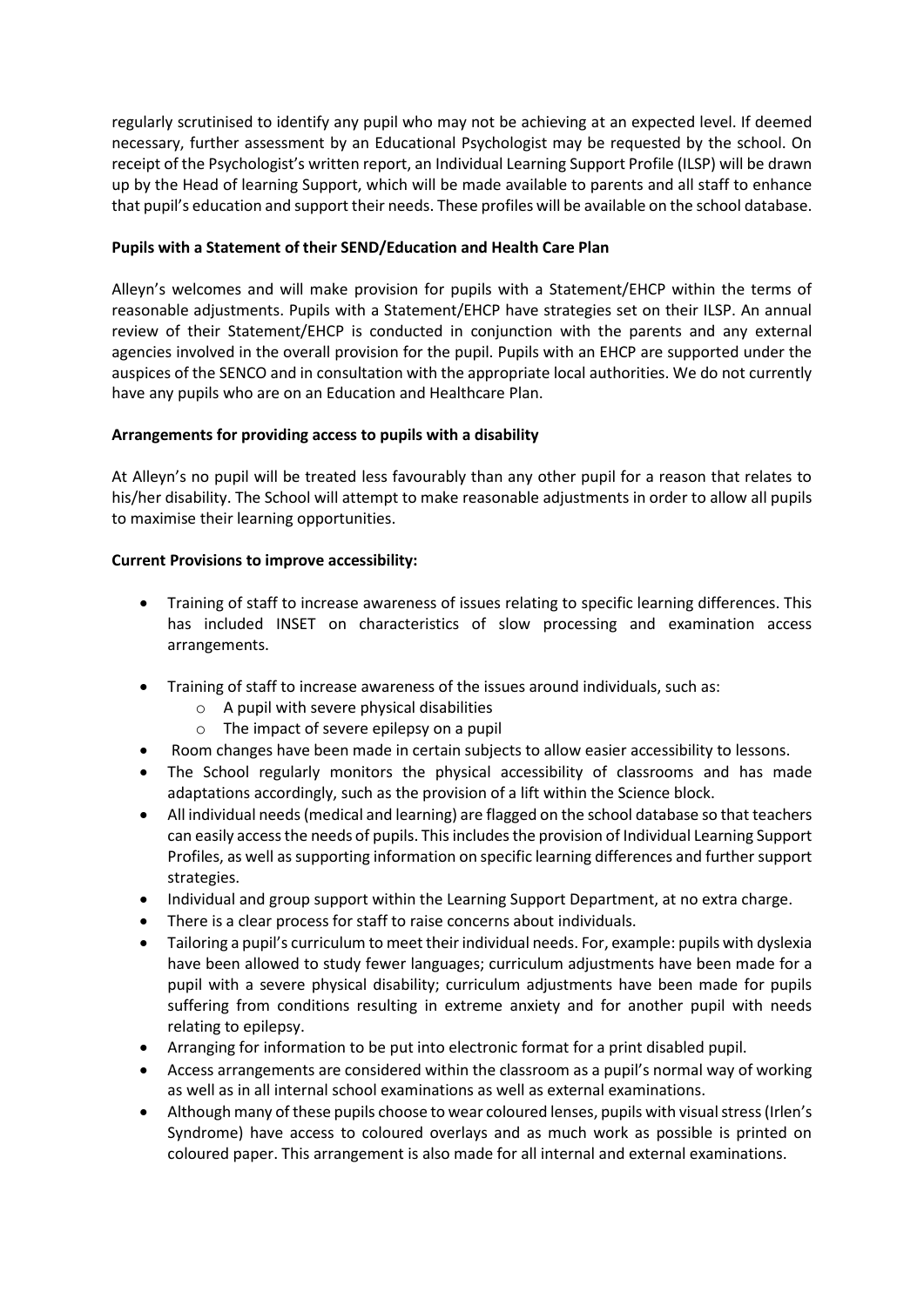- Additionally, improvements in the provision to disabled pupils of information already in writing for those that are not disabled, are often in the form of printing on appropriately different-coloured materials, in larger or different fonts, or scanned electronically. If suitable, pupils may use tablets in class to record otherwise printed materials. The provision of reading software to assist SLD pupils throughout the School is being considered.
- Regular reviews of the needs of all those with specific learning differences and/or disabilities takes place with staff and parents – and the pupils themselves where appropriate.
- Investment in IT to allow more accessible and individualised educational provision.
- Additional amplification of sound equipment (Soundfield System) was purchased and installed in the Junior school to enhance the sound levels for a pupil identified as having a significant hearing loss
- Appropriate seating arrangements in class for certain individuals, such as pupils with a hearing impairment
- Use of baseline data (including screening data) to identify differences in skills scores which may indicate a need for further support/investigation. Regular reviews of the needs of all those with specific learning differences and/or disabilities takes place with staff and parents – and the pupils themselves where appropriate.
- Regular liaison, where required, with external professionals who can advise on best support and adjustments that can be made to assist pupils with disabilities.

## **PLANNING**

## **Helping pupils participate in the curriculum**

The School aims for all pupils to access the broadest curriculum. If a curriculum adjustment needs to be made due to needs associated with cognition and learning, communication and interaction, sensory and physical needs or social, mental and emotional needs.

## **The Planning process**:

## *Initial stage*:

Prior to entry it is the parents' responsibility to highlight any needs that the school should be aware of.

Diagnostic reports commissioned by the parents will give rise to an Individual Learning Support Programme (ILSP). The ILSP provides the first line of support within the classroom, and helps us plan to assist the pupil's participation in the curriculum.

The School discusses the ILSP with the parents and seeks their approval to employ it.

Once approval is received, subject teachers, Head of Department, Head of Section/ Deputy Head (Academic) and Head of Learning Support are engaged with the ILSP and provided with access to it, in order to ensure delivery of the curriculum in the right way for that child.

We aim to complete the process from writing the ILSP to teachers starting to use it, within two weeks.

## *As they progress through school*:

Every ILSP is reviewed annually, and parents are required to approve the version proposed for the following year.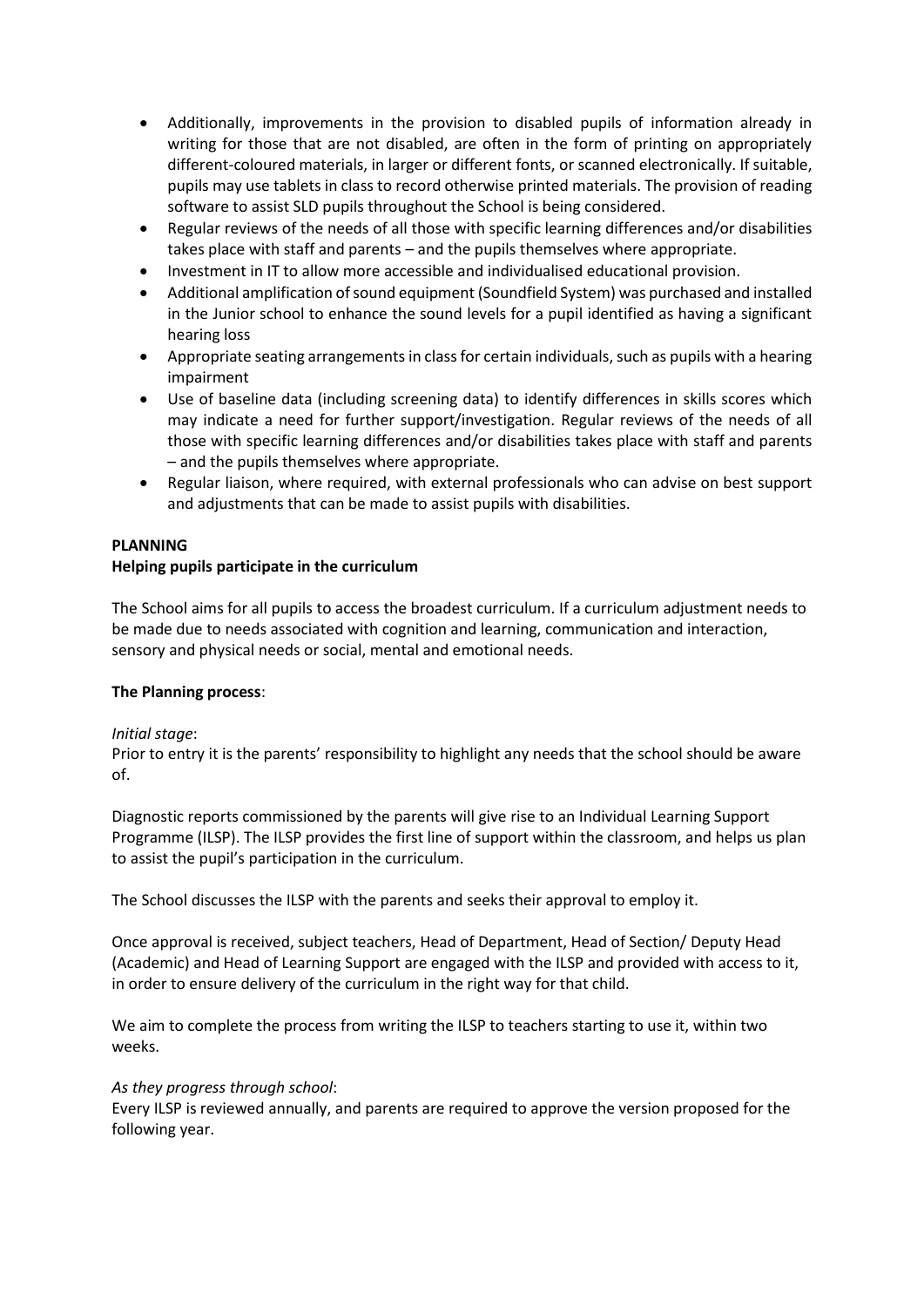If it appears that larger changes appear necessary to support the child, the Deputy Head would meet the parents and decide whether a timetable adjustment was warranted.

## *Looking ahead:*

A pupil being supported via ILSP from, say year 7 or 8, may require particular support, say, at a transitional stage related to pre-GCSE or pre-A level. If a timetable adjustment is made, the pupil will be assigned a place to work – this could be in the library. If this is identified when the pupil is considering their GCSE options, in order to plan for their success they may be allowed to choose an option that is not a modern language.

## *At any stage*:

If the concern was due to mental health/safeguarding concerns then the Deputy Head (Pastoral) would also be included in these discussions, as well as for example CAMHS. The School would then do its best to accommodate the pupil with safeguarding being the main concern.

If the issues relate to physical disability, the planning process for the pupil may be relatively straightforward. Different year groups and subjects operate in different locations throughout the school. Knowing that a child with a physical disability will need access in future to different locations enables us to plan for alterations as appropriate and possible for them. An example of this in recent years was the installation of a powered-opening door to facilitate access for a pupil to his year group base.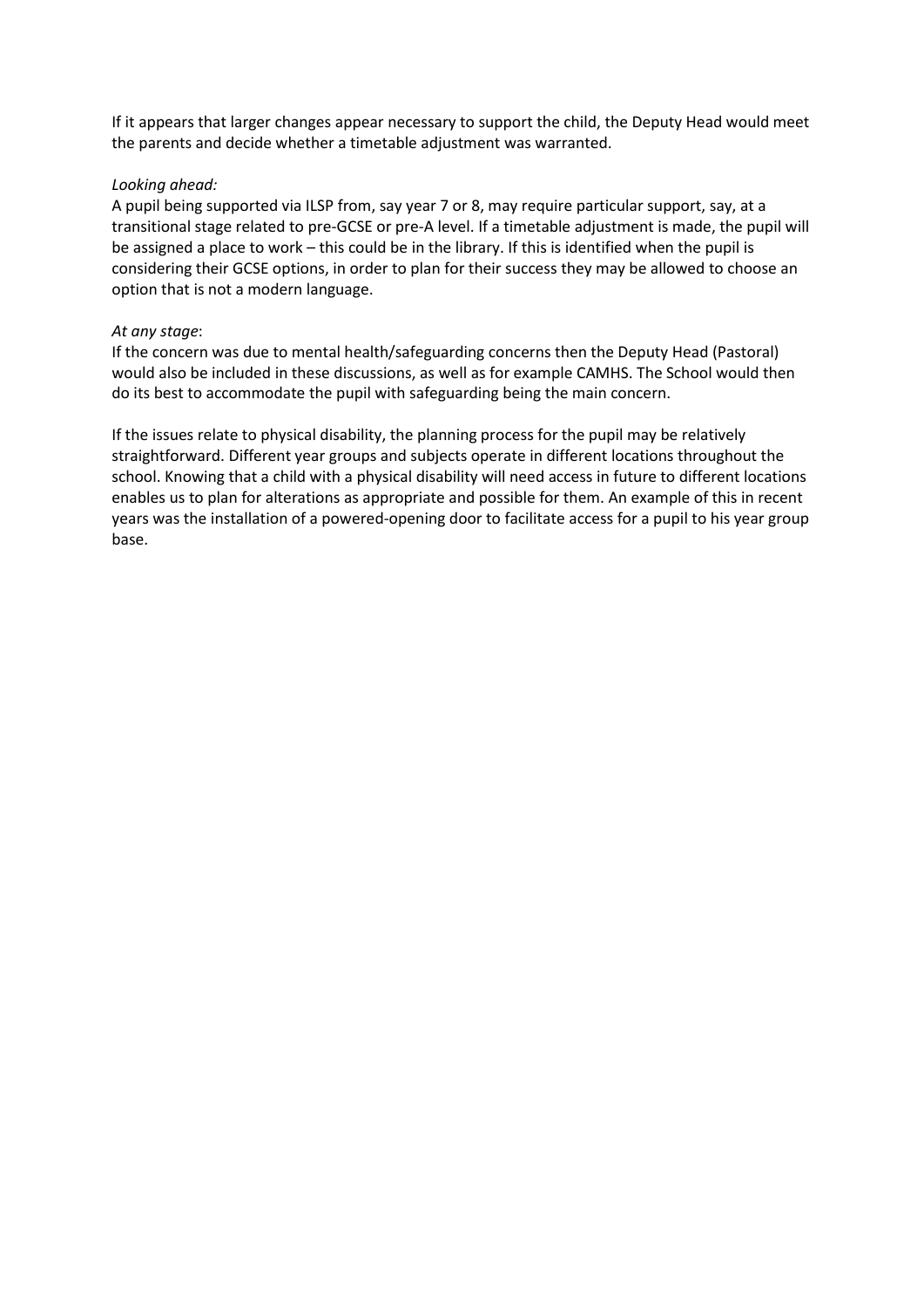#### **Main Building**

| Area                                                                                        | Accessible? | <b>Comment</b>                                                         | <b>Action</b>                                                                  | <b>Considered</b> | Plan                                                                                               | <b>Timescale</b> |
|---------------------------------------------------------------------------------------------|-------------|------------------------------------------------------------------------|--------------------------------------------------------------------------------|-------------------|----------------------------------------------------------------------------------------------------|------------------|
| Access to Ground Floor (Maths,<br>Economics, Classics, Medical Room,<br>Reprographics, CCF) | Yes         | Via Maths corridor or E block external doors                           | None                                                                           | N/A               | N/A                                                                                                | N/A              |
| Access to 1st Floor<br>(HM, Reception, Administration,<br>Bursary, History, Classics)       | Yes         | Via lift in EAB                                                        | None                                                                           | N/A               | N/A                                                                                                | N/A              |
| Access to 2nd Floor<br>(English, Modern Languages,<br>Geography, Politics)                  | Yes         | Via lift in EAB                                                        | None                                                                           | N/A               | N/A                                                                                                | N/A              |
| Access to 3rd Floor<br>(Modern Languages)                                                   | Alt         | Modern Language lessons can be timetabled on 2nd<br>Floor if necessary | None                                                                           | 2010-2021         | N/A                                                                                                | N/A              |
|                                                                                             |             | Provide access to 3rd Floor                                            | Consider viability<br>of installing a lift<br>platform                         | 2012-2021         | Space/Masterplan<br>ning exercise to<br>provide expert<br>evaluation                               | Jan-Jun 2022     |
|                                                                                             | Yes         | Disabled toilets accessible by Reprographics                           | None                                                                           | N/A               | N/A                                                                                                | N/A              |
| <b>Toilet Facilities</b>                                                                    |             | Improve door access to accessible toilet by<br>Reprographics           | Consider<br>installing power-<br>assisted external<br>door by<br>Reprographics | 2012-2021         | Review according<br>to whether specific As and when<br>pupil needs dictate required<br>this change |                  |

#### **Main Site**

| <b>Area</b>                                                                         | Accessible? | <b>Comment</b>                                                                                                                           | <b>Action</b> | <b>Considered</b> | <b>Plan</b> | Timescale |
|-------------------------------------------------------------------------------------|-------------|------------------------------------------------------------------------------------------------------------------------------------------|---------------|-------------------|-------------|-----------|
| Pedestrian access from Townley Road                                                 | <b>Yes</b>  | Lodge easily accessed for further assistance                                                                                             | None          | N/A               | N/A         | N/A       |
| Pedestrian access from Hillsboro Road -<br>to Lower School                          |             | Steps up from pavement. Access to LS via Townley<br>Lodge gate                                                                           | None          | N/A               | N/A         | N/A       |
| Pedestrian access from Hillsboro Road Yes<br>to temporary Junior School (2021 only) |             | Temp access - controlled by guard limited hours each<br>day                                                                              | None          | N/A               | N/A         | N/A       |
| Vehicle access from Townley Road                                                    | Yes         | Gate buzzer linked to Lodge                                                                                                              | None          | N/A               | N/A         | N/A       |
| Vehicle Parking                                                                     | Yes         | Disabled parking available at front of school and<br>outside medical room. Temporary parking via 'minibus None<br>nate' off Townley Road |               | N/A               | N/A         | N/A       |

#### **Edward Alleyn Building**

| Area               | Accessible? | Comment                                                                          | Action | <b>Considered</b> | Plan | <b>Timescale</b> |
|--------------------|-------------|----------------------------------------------------------------------------------|--------|-------------------|------|------------------|
| Ground Floor       | Yes         | Corridors, green rooms, Film Studies, offices all step<br>free access            | None   | N/A               | N/A  | N/A              |
| <b>First Floor</b> | Yes         | via lift                                                                         | None   | N/A               | N/A  | N/A              |
| Second Floor       | Yes         | via lift                                                                         | None   | IN/A              | N/A  | N/A              |
| Toilets            | Yes         | Student toilets g/f, staff & visitors 1st & 2nd, disabled at None<br>leach level |        | N/A               | N/A  | N/A              |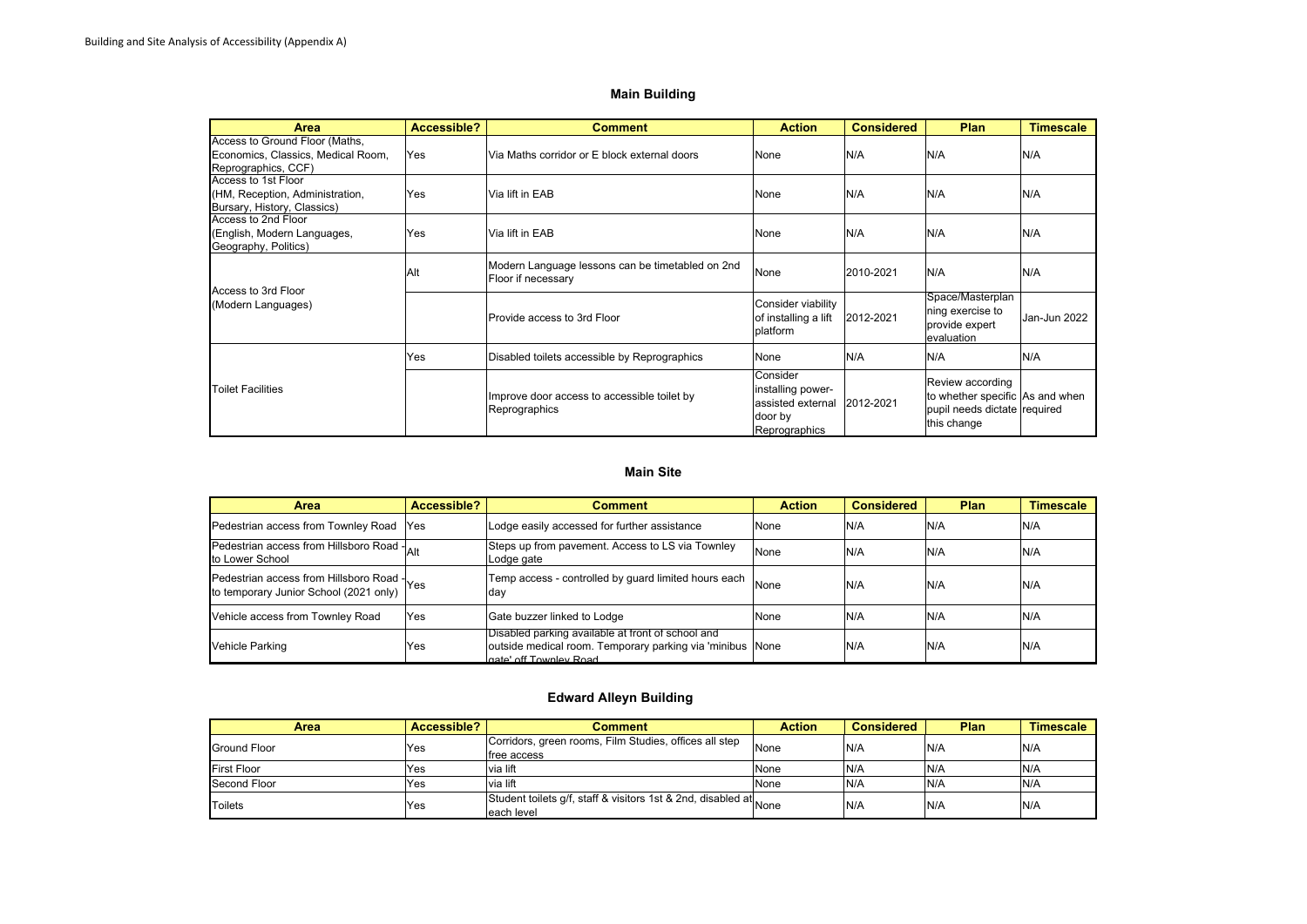#### **Art, F&N, Computing, Design Technology Building**

| Area                                                       | Accessible? | <b>Comment</b>                                                                                      | <b>Action</b>                                                                                                                                | <b>Considered</b> | <b>Planning</b>                                            | <b>Timescale</b> |
|------------------------------------------------------------|-------------|-----------------------------------------------------------------------------------------------------|----------------------------------------------------------------------------------------------------------------------------------------------|-------------------|------------------------------------------------------------|------------------|
| Access to Ground Floor<br><b>IT Support</b>                | Yes         | Via entrance opposite Townley Lodge & through Design<br>Technology                                  | None needed                                                                                                                                  | N/A               | N/A                                                        | N/A              |
| Access to Ground Floor<br>Design Technology (C1,2,3,4,5,6) | Yes         | Via entrance opposite Townley Lodge                                                                 | None needed                                                                                                                                  | N/A               | N/A                                                        | N/A              |
| Access to Ground Floor<br>Drama Space C7/8                 | Alt         | Timetabled in D1 / Old Gym                                                                          | None                                                                                                                                         | 2010-21           | N/A                                                        | N/A              |
|                                                            | Alt         | Art provided at alternative location (eg AJS Art room)                                              | None                                                                                                                                         |                   | N/A                                                        | N/A              |
| Access to 1st Floor<br>Art (C9a,C9b)                       |             | Provide disabled access to C9                                                                       | Keep under review; possibilities very limited                                                                                                | 2015-20           | Space/Masterplanning exercise to provide expert evaluation | Jan-Jun 2022     |
| Access to 1st Floor<br>Computer Science (C14,15,16,17)     | Alt         | Computer Science and Art have been provided at                                                      | (a) Provide access via a lift and walkway as part of an Old Gym redevelopment project                                                        | 2015-20           | Space/Masterplanning exercise to provide expert evaluation | Jan-Jun 2022     |
| Art (C12)                                                  |             | alternative locations                                                                               | (b) Provide access via a lift on outside of Art & Technology Block                                                                           |                   |                                                            |                  |
| Access to 1st Floor<br>Food Technology (C11)               | No          | Options available in the event of redevelopment                                                     | (a) Provide access via a lift and walkway as part of an Old Gym redevelopment project.<br>Reconfigure 1st Floor to provide new access route. | 2015-20           | Space/Masterplanning exercise to provide expert evaluation | Jan-Jun 2022     |
|                                                            |             |                                                                                                     | (b) Provide access via a lift on outside of Art & Technology Block. Reconfigure 1st Floor<br>to provide new access route.                    |                   | Space/Masterplanning exercise to provide expert evaluation | Jan-Jun 2022     |
| Access to 2nd Floor<br>Art (C20,21,22,23,24)               | No          | Options available in the event of redevelopment                                                     | (a) Provide access via a lift and walkway as part of an Old Gym redevelopment project.                                                       | 2015-20           | Space/Masterplanning exercise to provide expert evaluation | Jan-Jun 2022     |
|                                                            |             |                                                                                                     | (b) Provide access via a lift on outside of Art & Technology Block.                                                                          |                   | Space/Masterplanning exercise to provide expert evaluation | Jan-Jun 2022     |
| Access to 2nd Floor<br>Photography (C25)                   | No          | Sixth Form Only subject                                                                             | Consider reconfiguration of Dark Room entrance                                                                                               | 2015-20           | Space/Masterplanning exercise to provide expert evaluation | Jan-Jun 2022     |
|                                                            | Alt         | Disabled toilets available in Adjacent Buildings (e.g. Main<br>Building, Dining Room, Lower School) |                                                                                                                                              |                   | N/A                                                        | N/A              |
| <b>Toilet Facilities</b>                                   |             | Consider installing a disabled toilet in the building                                               | Consider installation of a disabled toilet if reconfiguration becomes a realistic possibility                                                | Dec 15            | Space/Masterplanning exercise to provide expert evaluation | Jan-Jun 2022     |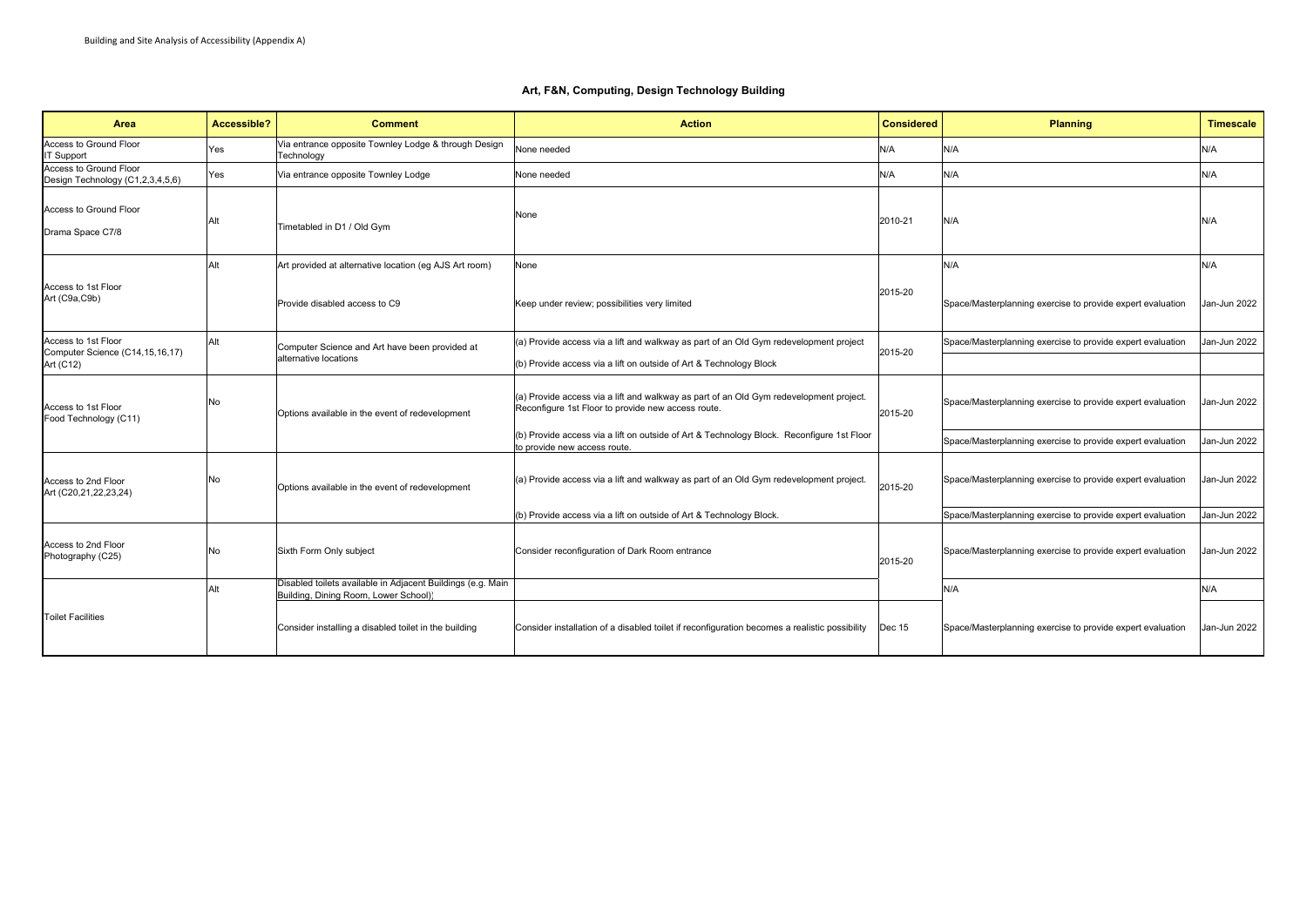# **Dining Hall**

| Area                                         | Accessible? | Comment                                                   | <b>Action</b> | <b>Considered</b> | <b>Plan</b> | <b>Timescale</b> |
|----------------------------------------------|-------------|-----------------------------------------------------------|---------------|-------------------|-------------|------------------|
| Access to Dining Room & Staff Dining<br>Room | 'Yes        | Entrance between Pupil & Staff Dining Areas - via<br>ramp | None          | IN/A              | N/A         | N/A              |
| <b>Toilet Facilities</b>                     | Yes         |                                                           | None          | N/A               | N/A         | N/A              |

# **Sixth Form Centre and Library**

| <b>Area</b>                                        | Accessible? | Comment                                                               | <b>Action</b> | <b>Considered</b> | Plan | <b>Timescale</b> |
|----------------------------------------------------|-------------|-----------------------------------------------------------------------|---------------|-------------------|------|------------------|
|                                                    |             |                                                                       |               |                   |      |                  |
| Access to Ground Floor<br><b>Sixth Form Centre</b> | Yes         | Automatic disabled access door opposite Dining Room None              |               | N/A               | N/A  | N/A              |
| Access to 1st Floor (Library)                      | Yes         | Via existing lift                                                     | None          | N/A               | N/A  | N/A              |
| <b>Toilet Facilities</b>                           | Alt         | Disabled toilets available in Adjacent Building (e.g.<br>Dining Hall) | None          | N/A               | N/A  | N/A              |

# **Music School**

|                                                                                                                        | Accessible? | <b>Comment</b>                                                                                                                                      | <b>Action</b>                                                                                                                                                                  | <b>Considered</b> | <b>Plan</b>                                                          | <b>Timescale</b> |
|------------------------------------------------------------------------------------------------------------------------|-------------|-----------------------------------------------------------------------------------------------------------------------------------------------------|--------------------------------------------------------------------------------------------------------------------------------------------------------------------------------|-------------------|----------------------------------------------------------------------|------------------|
| Access to Ground Floor<br>M41, M45, Head of Instrumental<br>Studies, Music Practice Rooms,<br>Lanchbury Rehearsal Room | Yes         | Via main entrance to Music School                                                                                                                   | None                                                                                                                                                                           | N/A               | N/A                                                                  | N/A              |
| Access to 1st Floor (M39, M40,<br>Director of Music, Music Staff<br>Room)                                              | Alt.        | Music teaching classes can be relocated to a room on<br>the Ground Floor on one-to-one basis. Keep under<br>review to assess continued suitability. | Consider the provision of<br>access via a lift in the<br>Music School; as a short-<br>term solution if required,<br>consider a stairway<br>walker or chair lift if<br>suitable | 2012-2020         | Space<br>/Masterplanning<br>exercise to provide<br>expert evaluation | Jan-Jun 2022     |
| <b>Toilet Facilities</b>                                                                                               | Yes         | Access from Ground Floor                                                                                                                            | INone.                                                                                                                                                                         | N/A               | N/A                                                                  | N/A              |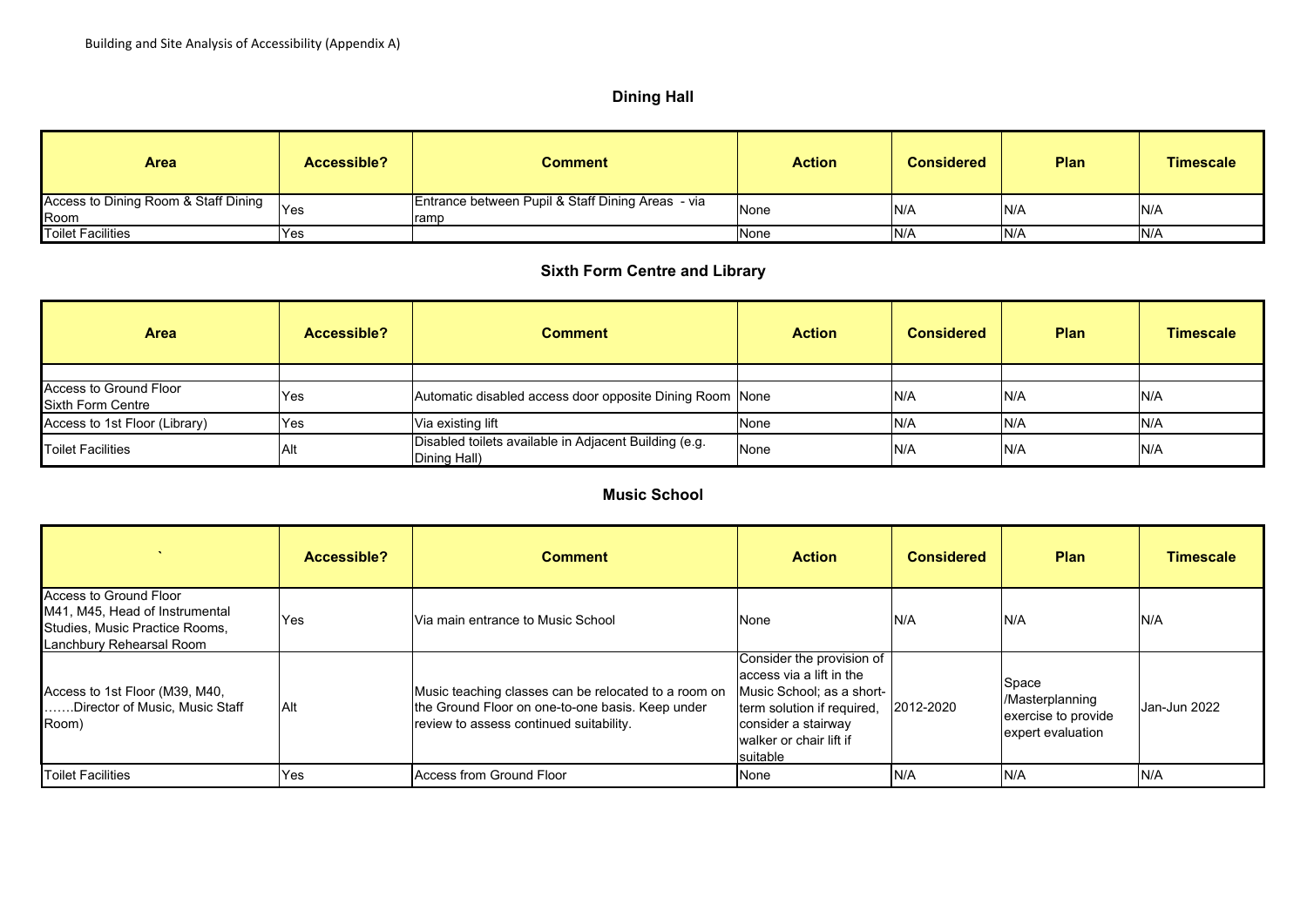# **Science Building**

| <b>Area</b>                                     | Accessible? | Comment                                                                             | <b>Action</b> | Considered | <b>Plan</b> | <b>Timescale</b> |
|-------------------------------------------------|-------------|-------------------------------------------------------------------------------------|---------------|------------|-------------|------------------|
| Access to Ground Floor labs and staff<br>office | 'Yes        | Via entrance opposite Lodge and from Lower School<br>playground                     | none          | N/A        | N/A         | N/A              |
| Access to 1st Floor labs and staff office Yes   |             | Via lift                                                                            | none          | IN/A       | N/A         | N/A              |
| Access to 2nd Floor labs and staff office Yes   |             | Via lift                                                                            | none          | IN/A       | N/A         | N/A              |
| <b>Toilet Facilities</b>                        | Alt         | Disabled toilets available in Adjacent Building (e.g.<br>Dining Hall, Lower School) | none          | IN/A       | N/A         | N/A              |

#### **Lower School**

| <b>Area</b>                                                             | Accessible? | Comment                                            | <b>Action</b> | <b>Considered</b> | <b>Plan</b> | Timescale |
|-------------------------------------------------------------------------|-------------|----------------------------------------------------|---------------|-------------------|-------------|-----------|
| Access to site and playground                                           | <b>Yes</b>  | Step-free access                                   | None          | IN/A              | N/A         | N/A       |
| Access to ground floor classrooms $x 6$ ,<br>offices, toilet facilities | lYes        | Step-free access                                   | None          | IN/A              | N/A         | N/A       |
| Access to 1st floor classrooms x 6.<br>offices, toilet facilities       | <b>Yes</b>  | Via lift. Disabled toilet facilities on each floor | None          | N/A               | N/A         | N/A       |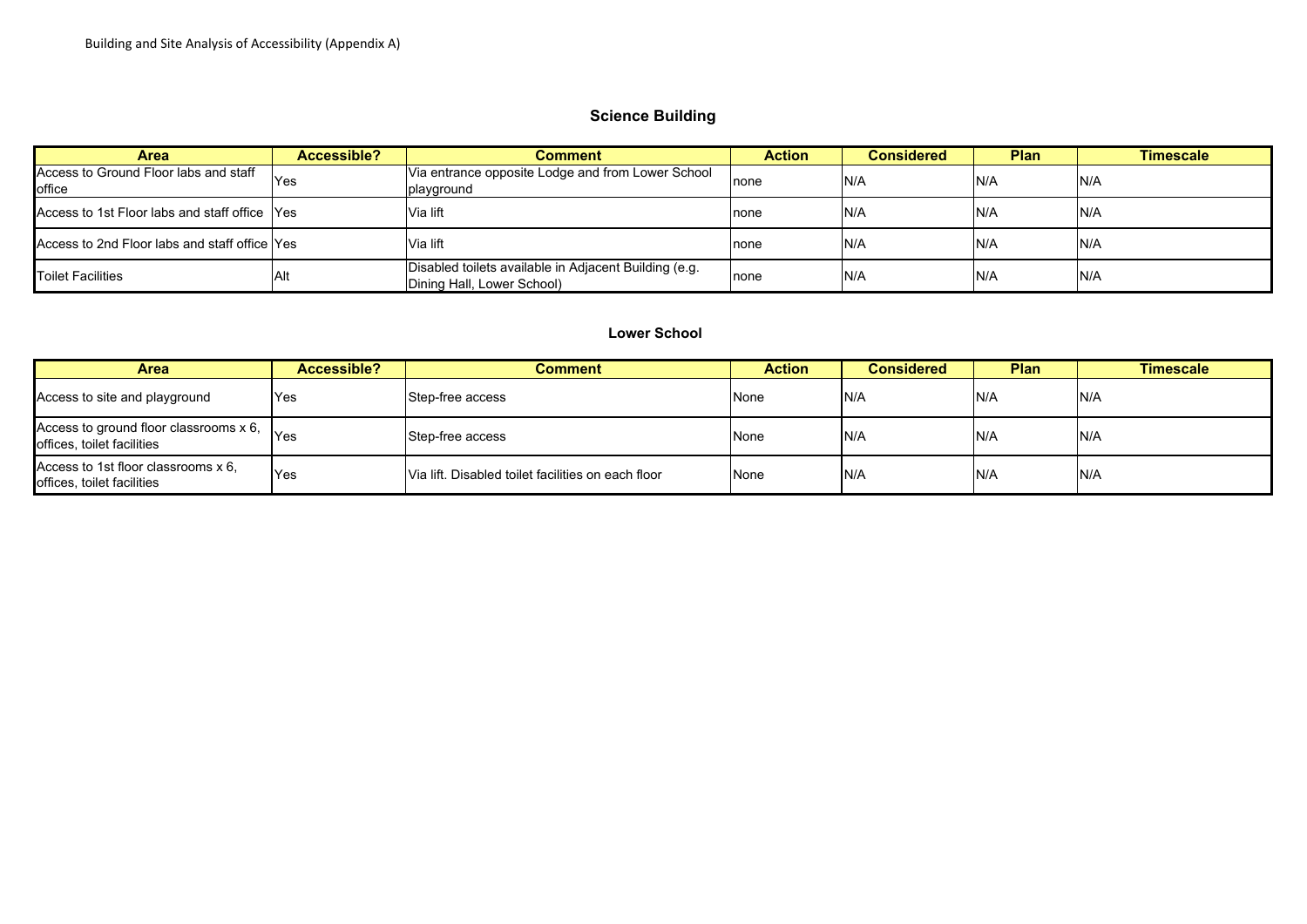# **Swimming Pool and Gymnasium**

| <b>Area</b>                                                                                                     | Accessible? | <b>Comment</b>                                     | <b>Action</b> | <b>Considered</b> | <b>Plan</b> | <b>Timescale</b> |
|-----------------------------------------------------------------------------------------------------------------|-------------|----------------------------------------------------|---------------|-------------------|-------------|------------------|
| Access to Ground Floor<br>Changing Rooms, Gymanasium,<br>Swimming Pool, Director of Pe & Sport<br><b>Office</b> | lYes.       | Main entrance                                      | Inone         | IN/A              | IN/A        | N/A              |
| Access to first floor facilities                                                                                | <b>Yes</b>  | Via lift                                           | none          | N/A               | N/A         | IN/A             |
| Toilet & changing facilities                                                                                    | <b>Yes</b>  | Off ground floor lobby and on first floor corridor | Inone         | IN/A              | IN/A        | N/A              |

# **Sports Hall**

| Area                                                                                       | Accessible? | Comment                                                                  | <b>Action</b> | <b>Considered</b> | <b>Plan</b> | <b>Timescale</b> |
|--------------------------------------------------------------------------------------------|-------------|--------------------------------------------------------------------------|---------------|-------------------|-------------|------------------|
| Access to Ground Floor<br>Sports Hall, Changing Rooms, Boys' PE Yes<br><b>Staff Office</b> |             | Via ramped main entrance and side entrances                              | Inone         | IN/A              | N/A         | N/A              |
| Toilet facilities                                                                          | Yes         | Via Changing Rooms                                                       | none          | IN/A              | IN/A        | IN/A             |
| Access to first floor fitness room and<br>Dance Studio                                     | Alt         | Use downstairs fitness room, dance studios in Old<br><b>I</b> Gvm or EAB | Inone         | IN/A              | N/A         | IN/A             |

**Pavilion**

| Area                   | Accessible? | Comment                              | <b>Action</b> | <b>Considered</b> | <b>Plan</b> | <b>Timescale</b> |
|------------------------|-------------|--------------------------------------|---------------|-------------------|-------------|------------------|
| Access to Ground Floor | Yes         | <b>IEntrance from AstroTurf side</b> | Inone         | N/A               | N/A         | IN/A             |
| Access to First Floor  | Yes         | <b>Stairlift available</b>           | Inone         | N/A               | N/A         | IN/A             |
| Toilet Facilities      | <b>Yes</b>  | <b>IOn Ground Floor</b>              | Inone         | N/A               | N/A         | IN/A             |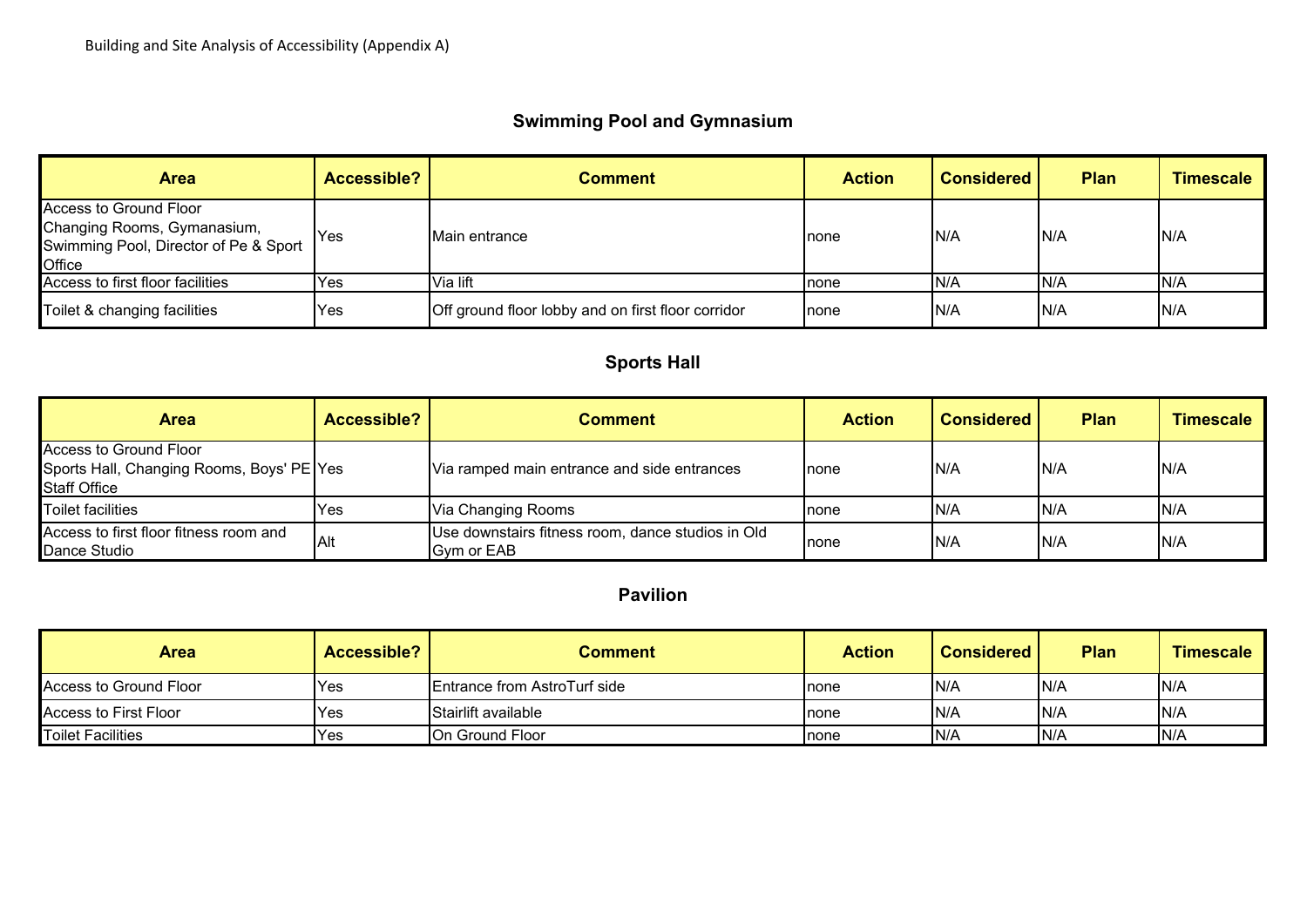# **Edward Alleyn Clubhouse**

| <b>Area</b>                    | Accessible? | <b>Comment</b>                                                                                                    | <b>Action</b>                                                                                          | <b>Considered</b> | <b>Plan</b>                                                    | <b>Timescale</b>         |
|--------------------------------|-------------|-------------------------------------------------------------------------------------------------------------------|--------------------------------------------------------------------------------------------------------|-------------------|----------------------------------------------------------------|--------------------------|
| Redevelop clubhouse building   | Yes         | f EAC agrees to partner in parallel with the School's<br>startegic plan                                           |                                                                                                        |                   | Space/Masterplanning exercise<br>to provide expert evaluation. | 2022-23<br>academic year |
| <b>Alternative approaches:</b> |             |                                                                                                                   |                                                                                                        |                   |                                                                |                          |
| Access to Ground Floor         | No          | Alterations under consideration, costs to be shared<br>with EAC and APA, subject to agreement with both<br>bodies | Ramp entrance,<br>modify lobby and<br>doorway to foot of<br>staircase                                  | 2015, 16 & 19     | Recommence discussions with<br><b>EAC/APA partners</b>         | Summer 2022              |
| Access to 1st Floor            | lNo.        | Alterations under consideration, costs to be shared<br>with EAC and APA, subject to agreement with both<br>bodies | Investigate structure<br>for sufficient strength,<br>alter as necessary,<br>install platform stairlift | 2015, 16 & 19     | Recommence discussions with<br><b>EAC/APA partners</b>         | Summer 2022              |
| Fire exit from 1st Floor       | lNo.        | Alterations under consideration, costs to be shared<br>with EAC and APA, subject to agreement with both<br>bodies | Create appropriate<br>half-hour fire refuge                                                            | 2015, 16 & 19     | Recommence discussions with<br><b>EAC/APA partners</b>         | Summer 2022              |
| <b>Toilet Facilities</b>       | lNo         | Alterations under consideration, costs to be shared<br>with EAC and APA, subject to agreement with both<br>bodies | Create accessible wc<br>in ground floor                                                                | 2015, 16 & 19     | Recommence discussions with<br><b>EAC/APA partners</b>         | Summer 2022              |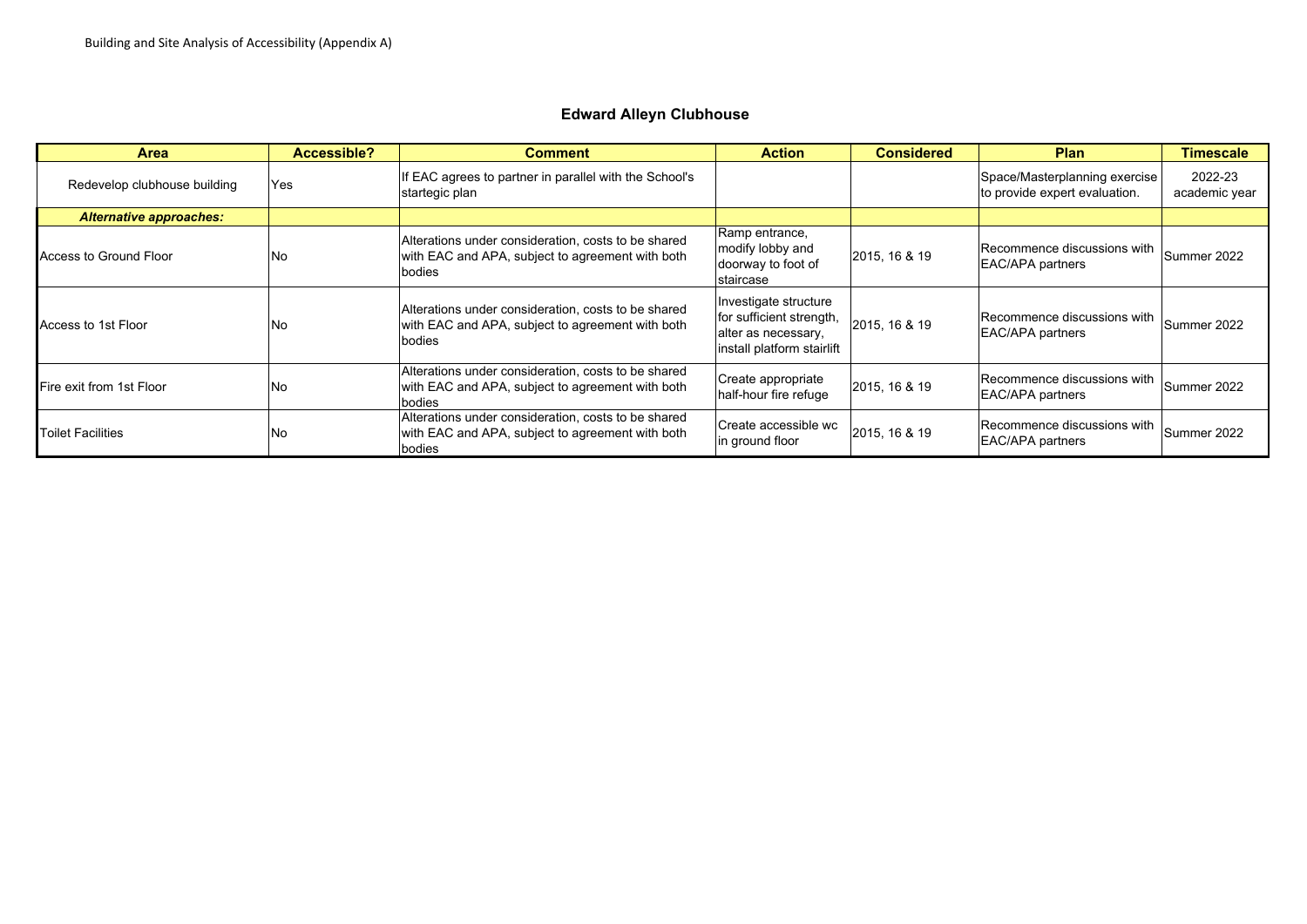# **JUNIOR SCHOOL**

## **JS ACCESS ARRANGEMENTS**

This access plan has been made with consideration for persons with sight loss, hearing or mobility impairment.

**Sight loss** is very individual. People who are blind or partially‐sighted have varying degrees of sight loss, ranging from those who have no light perception at all (total blindness) to those who have <sup>a</sup> sight loss which is uncorrectable by aids such as glasses.Some people will be affected by <sup>a</sup> sight problem from birth, whilst others may inherit an eye condition which deteriorates over time, such as retinitis pigmentosa. People may lose their sight as the result of an accident, or, alternatively, illness can lead to conditions such as diabetic retinopathy.

## **Levels of hearing impairment**

- ‐ profoundly deaf
- ‐ a slight hearing impairment
- ‐ one or both ears may be affected

A person may have had <sup>a</sup> hearing impairment since birth or early childhood or, alternatively, you may have developed your hearing impairment more recently. A person may communicate using sign language, by lipreading, or you may use hearing aids. They might consider themselves as part of the Deaf community, as partially deaf, as partially hearing or not label themselves at all.

**'Mobility impairment'** and 'physical impairment' are terms used to describe <sup>a</sup> vast range of physical difficulties an individual may experience. For example, your impairment may affect your whole body or part of it. You may need to use mobility equipment, such as <sup>a</sup> wheelchair or crutches, to help you get around.

The impact of the impairment may vary depending on the tasks that are being undertaken and may vary depending on how <sup>a</sup> person is feeling on a particular day. For example, the person may require the support of others to enable them to carry out daily tasks, or they may need to consider issues around accessibility, distance, and the physical tasks involved when making day‐to‐day decisions.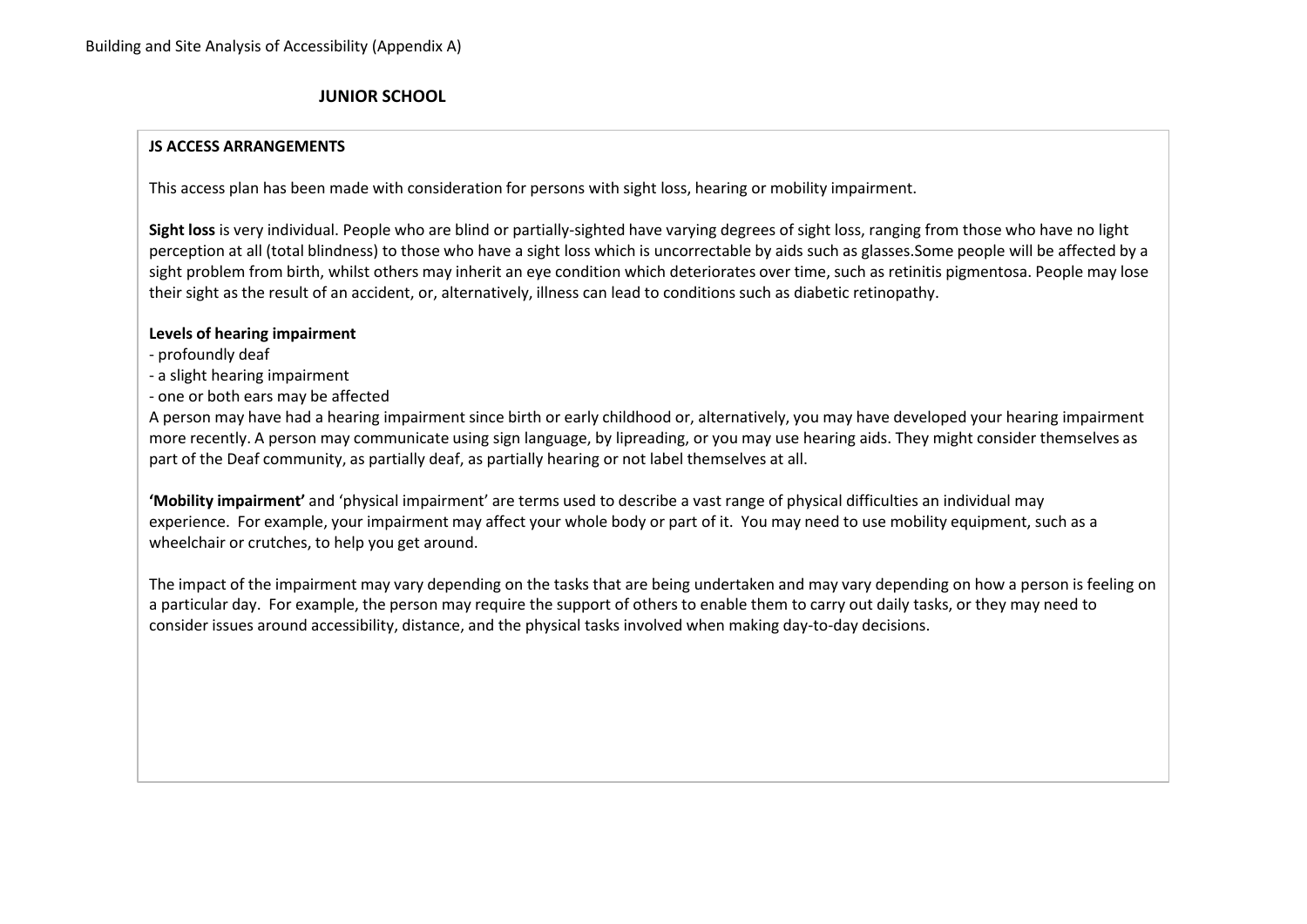| <b>Area</b>                              | Accessible? | <b>Comment</b>                                                                                                                                                                                                                                                                             | <b>Action</b> | <b>Considered</b> | <b>Plan</b> | <b>Timescale</b>       |
|------------------------------------------|-------------|--------------------------------------------------------------------------------------------------------------------------------------------------------------------------------------------------------------------------------------------------------------------------------------------|---------------|-------------------|-------------|------------------------|
| Pedestrian access from Hillsborough Road | Yes         | For Advent 2021, a pedestrian gate is operational<br>on Hillsboro Road, open during School drop off<br>and pick up times. When locked, a telephone<br>number is available to assist with access.                                                                                           | Apr-21        | n/a               | n/a         | Until February<br>2022 |
| Vehicle access                           | No          | For Advent 2021/Lent 2022, car parks are<br>available on-site in front of the Senior School and<br>next to Senior School netball courts. These are a<br>few minutes away, at regular walking speed, from<br>the Junior School. There are no steps. Gate<br>buzzers are at shoulder height. | Apr-21        | n/a               | n/a         | Until February<br>2022 |
| Vehicle parking                          | Yes         | For Advent 2021 and Lent 2022, disabled parking<br>bays are available on Hillsboro Road and other<br>nearby roads close to the Junior School. Visitor<br>disabled parking available on site, via Townley<br>Lodge                                                                          | Apr-21        | n/a               | n/a         | Until February<br>2022 |

## **JUNIOR SCHOOL: TEMPORARY BUILDING USE ADVENT 2021**

## **JUNIOR SCHOOL: FROM LENT TERM 2022**

| Accessible?<br>Area                      |     | <b>Comment</b>                                                                                                   | <b>Action</b> | <b>Considered</b> | <b>Plan</b> | <b>Timescale</b> |
|------------------------------------------|-----|------------------------------------------------------------------------------------------------------------------|---------------|-------------------|-------------|------------------|
| Pedestrian access from Hillsborough Road | Yes | From Lent 2022, pedestrian access is re-<br>established onto and around the JS site                              | Feb-22        | n/a               | n/a         | n/a              |
| Vehicle access                           | Yes | From Lent 2022, vehicle access restored from<br>Hillsboro Road via remote-fob- operated powered<br>vehicle gates | Feb-22        | n/a               | n/a         | n/a              |
| Vehicle parking                          | Yes | Disabled parking available in Junior School car<br>park, at front of Senior School on Townley Road               | Feb-22        | n/a               | n/a         | n/a              |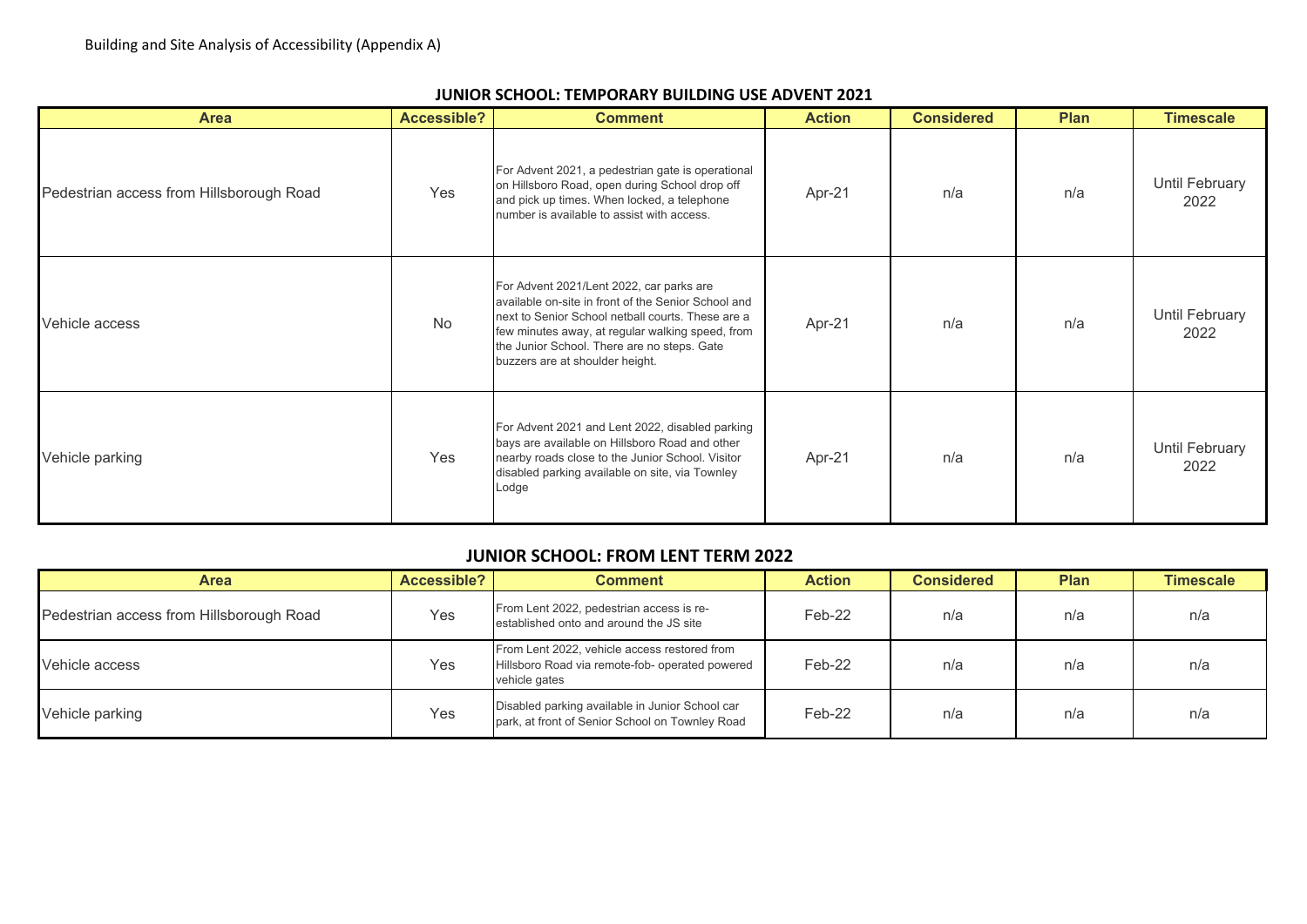| <b>Area</b>              | <b>Accessible?</b> | <b>Comment</b>                                                                                                                                                   | <b>Action</b> | <b>Considered</b> | <b>Plan</b> | <b>Timescale</b> |
|--------------------------|--------------------|------------------------------------------------------------------------------------------------------------------------------------------------------------------|---------------|-------------------|-------------|------------------|
| <b>Junior Classrooms</b> | Yes                |                                                                                                                                                                  | None          | n/a               | n/a         | n/a              |
| Infant Classrooms        | Yes                | All spaces on the ground floor are accessible for                                                                                                                | None          | n/a               | n/a         | n/a              |
| Medical rm, Offices      | Yes                | wheelchairs, from the main entrance. The corridors are wide<br>and the entrances clearly sign posted. A lift serves each<br>floor; pupil toilets on eachf level. | None          | n/a               | n/a         | n/a              |
| <b>Toilet facilities</b> | Yes                |                                                                                                                                                                  | None          | n/a               | n/a         | n/a              |

## **JUNIOR SCHOOL: TEMPORARY BUILDING ADVENT 2021**

# **JUNIOR SCHOOL: PERMANENT BUILDING FROM LENT TERM 2022**

| <b>Area</b>                 | Accessible? | <b>Comment</b>                                                                                                | <b>Action</b> | <b>Considered</b> | <b>Plan</b> | <b>Timescale</b> |
|-----------------------------|-------------|---------------------------------------------------------------------------------------------------------------|---------------|-------------------|-------------|------------------|
| Junior Classrooms           | Yes         | Access from outside to ground floor via flat step free<br>openings and ramps; some classrooms have new access | None          | n/a               | n/a         | n/a              |
| Infant Classrooms           | Yes         | direct from classrooms. Lift provides access to first floor                                                   | None          | n/a               | n/a         | n/a              |
| New JS Hall                 | Yes         | Wide step free access from within building and direct from<br>outside                                         | None          | n/a               | n/a         | n/a              |
| Offices, medical, reception | Yes         | Wide step free access from within building and direct from<br>outside                                         | None          | n/a               | n/a         | n/a              |
| Toilet facilities           | Yes         | Accessible toilets on ground and first floors, and within new<br>building                                     | None          | n/a               | n/a         | n/a              |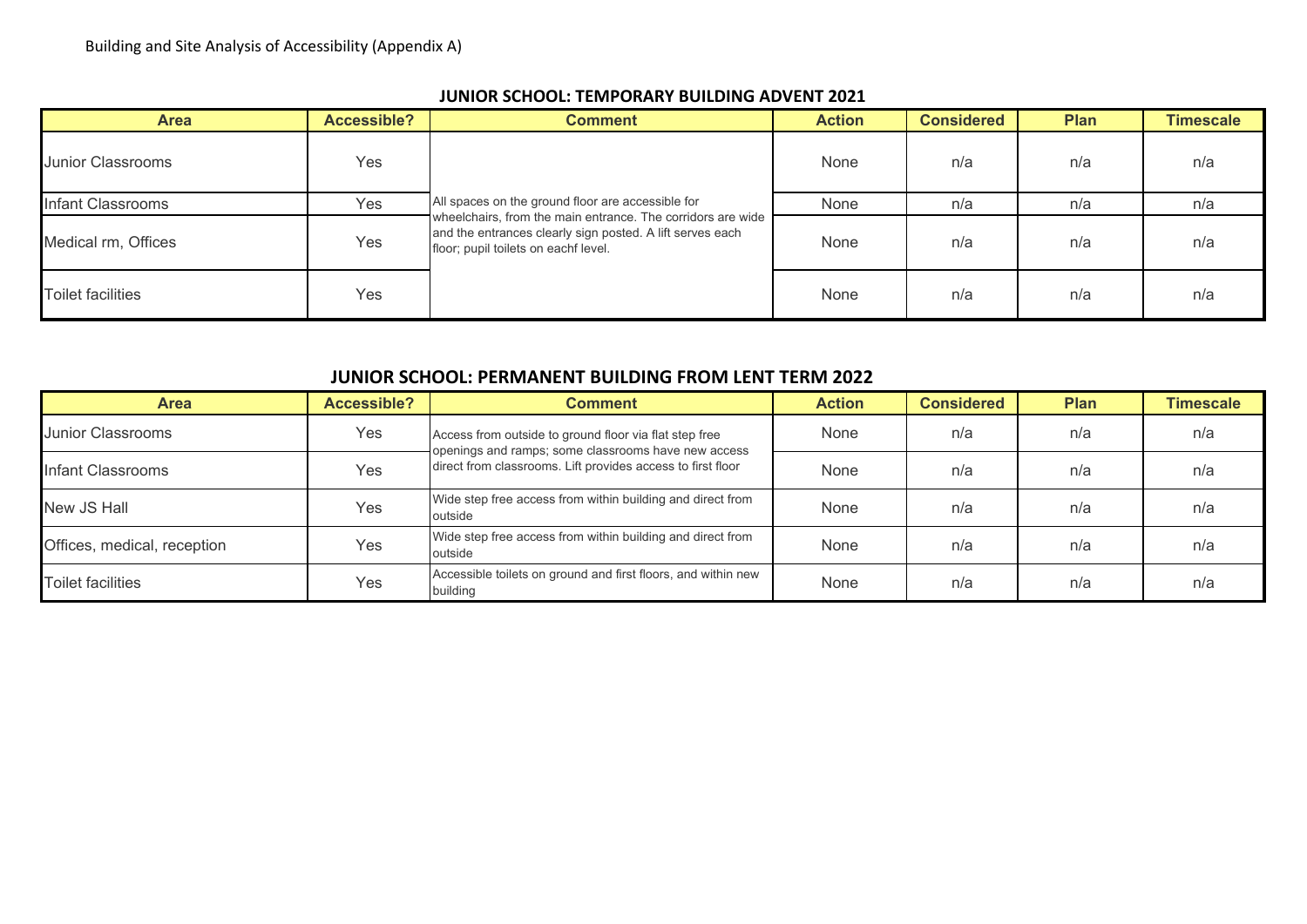| <b>Area</b>              | Accessible? | <b>Comment</b>                                                                                    | <b>Action</b> | <b>Considered</b> | <b>Plan</b> | <b>Timescale</b> |
|--------------------------|-------------|---------------------------------------------------------------------------------------------------|---------------|-------------------|-------------|------------------|
| Art room                 | Yes         | Adjacent to the JS playground and accessible on a flat<br>surface (no steps) from the playground. | n/a           | n/a               | n/a         | n/a              |
| <b>Computer Suite</b>    | Yes         | During 2021/22 redevelopment, in temporary building.<br>n/a<br>n/a<br>Fully accessible.           |               | n/a               | n/a         |                  |
| Music classroom          | Alt         | During 2021/22 redevelopment, in New Gym - fully<br>accessible.                                   | n/a           | n/a               | n/a         | n/a              |
| The Studio               | Alt         | During 2021/22 redevelopment, in New Gym - fully<br>n/a<br>n/a<br>accessible.                     |               |                   | n/a         | n/a              |
| <b>Toilet facilities</b> | Yes/Alt     | Pupils - in temporary building; Staff - elsewhere in School                                       | n/a           | n/a               | n/a         | n/a              |

## **JUNIOR SCHOOL: TEMPORARY ARRANGEMENTS ADVENT 2021**

## **JUNIOR SCHOOL: PERMANENT BUILDING FROM LENT TERM 2022**

| <b>Area</b>              | Accessible? | <b>Comment</b>                                                                                    | <b>Action</b> | <b>Considered</b> | <b>Plan</b> | <b>Timescale</b> |
|--------------------------|-------------|---------------------------------------------------------------------------------------------------|---------------|-------------------|-------------|------------------|
| Art room                 | Yes         | Adjacent to the JS playground and accessible on a flat<br>surface (no steps) from the playground. | n/a           | n/a               | n/a         | n/a              |
| <b>Computer Suite</b>    | Yes         | Within refurbished building<br>n/a                                                                |               | n/a               | n/a         | n/a              |
| Music classroom          | Alt         | Within refurbished building                                                                       | n/a           | n/a               | n/a         | n/a              |
| The Studio               | Alt         | Within refurbished building                                                                       | n/a           | n/a               | n/a         | n/a              |
| <b>Toilet facilities</b> | Yes         | For pupils and staff, ample provision in both new and<br>refurbished buildings                    | n/a           | n/a               | n/a         | n/a              |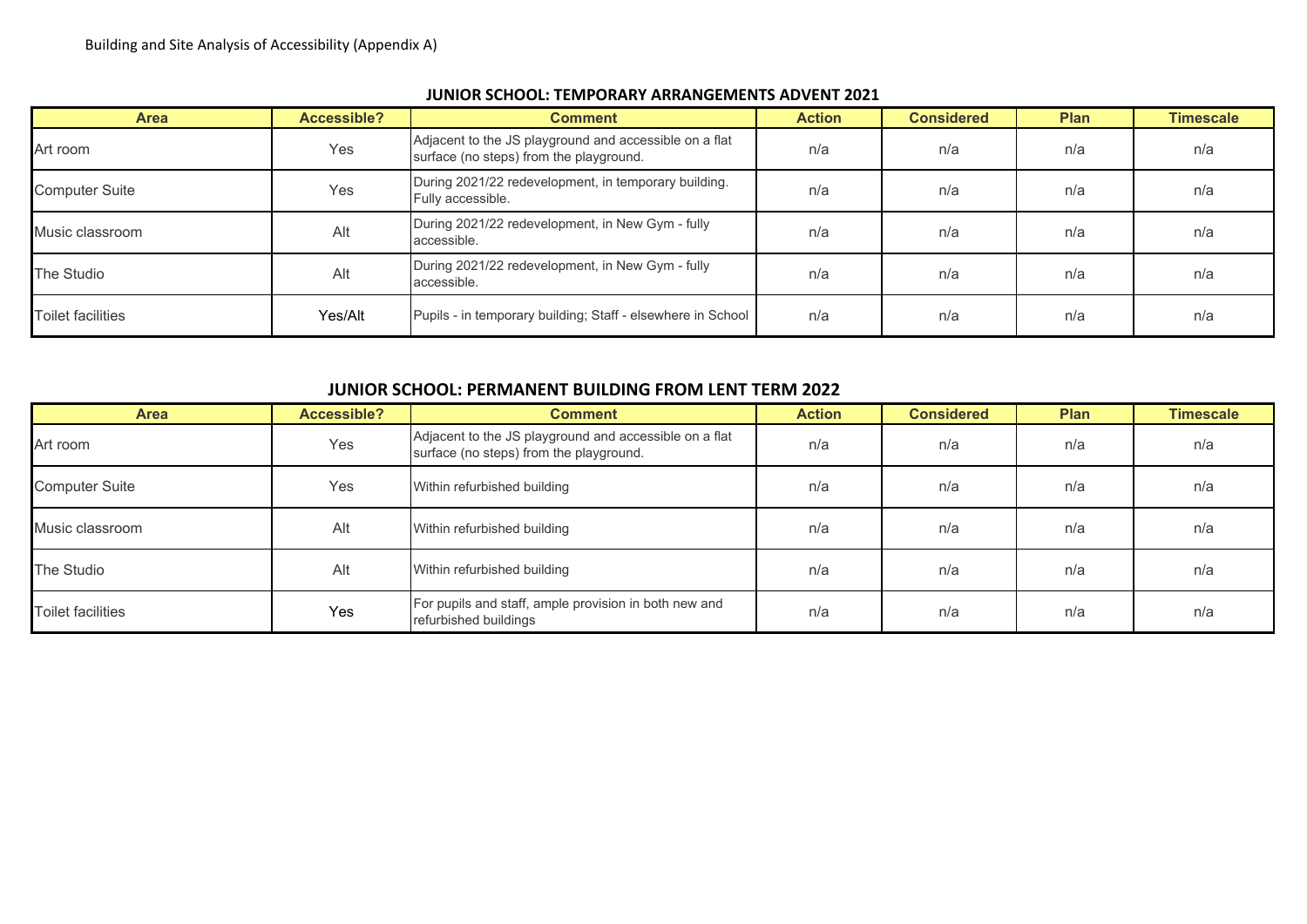## **JUNIOR SCHOOL: ARRANGEMENTS ADVENT 2021**

| <b>Area</b>          | Accessible? | <b>Comment</b>                                       | <b>Action</b> | <b>Considered</b> | <b>Plan</b> | <b>Timescale</b> |
|----------------------|-------------|------------------------------------------------------|---------------|-------------------|-------------|------------------|
| Adventure playground | <b>No</b>   | Out of service in Advent 2021 due to the development | n/a           | n/a               | n/a         | n/a              |
| Main playground      | Yes         | From temporary building step-free                    | n/a           | n/a               | n/a         | n/a              |
| Reception playground | No          | Out of service in Advent 2021 due to the development | n/a           | n/a               | n/a         | n/a              |
| Science garden       | <b>No</b>   | Out of service in Advent 2021 due to the development | n/a           | n/a               | n/a         | n/a              |
| <b>MUGA</b>          | Yes         | From temporary building step-free                    | n/a           | n/a               | n/a         | n/a              |
| <b>School Fields</b> | Yes         | From temporary building step-free                    | n/a           | n/a               | n/a         | n/a              |

## **JUNIOR SCHOOL: PERMANENT ARRANGEMENTS FROM LENT TERM 2022**

| <b>Area</b>                         | Accessible? | <b>Comment</b>                                   | <b>Action</b>                | <b>Considered</b> | <b>Plan</b>                                         | <b>Timescale</b>  |
|-------------------------------------|-------------|--------------------------------------------------|------------------------------|-------------------|-----------------------------------------------------|-------------------|
| Adventure playground                | Yes         | Incorporated in new development                  | n/a                          | 2021-22           | Per design                                          | From Lent 2022    |
| Main playground                     | Yes         | Step free from all approaches                    | n/a                          | 2021-22           | Per design                                          | From Lent 2022    |
| Reception outside learning<br>space | Yes         | Expanded as part of development                  | n/a                          | 2021-22           | Per design                                          | From Lent 2022    |
| Science garden                      | <b>No</b>   | Out of service in Advent 2021 due to development | Consider revised<br>function | 2021-22           | Introduce<br>revisions to<br>function and<br>access | From Trinity 2022 |
| <b>MUGA</b>                         | Yes         | From playground, step free                       | n/a                          | n/a               | n/a                                                 | n/a               |
| <b>School Fields</b>                | Yes         | From playground, step free                       | n/a                          | n/a               | n/a                                                 | n/a               |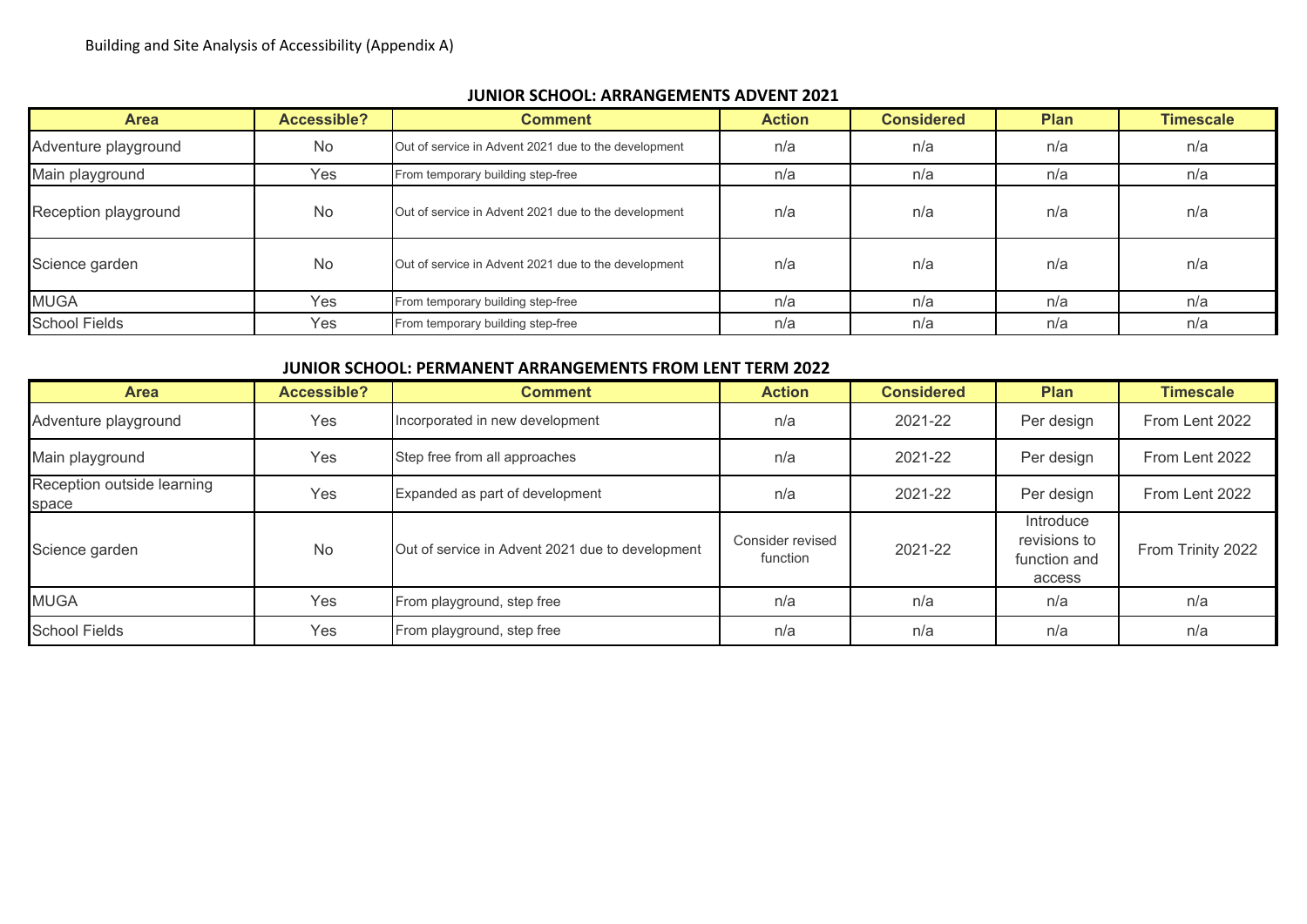| Aim                                                                               | <b>Current good practice</b><br>Include established practice<br>and practice under<br>development                                          | <b>Objectives</b><br>State short, medium and long-<br>term objectives                                                                                                                                                                                                                                         | <b>Actions to be taken</b>                                                                                                                                                                                                                                                                                                                                                                                                    | Person<br>responsible                                                                                               | Date to complete<br>actions by                                                                                                                                                                      | <b>Success criteria</b>                                                                                                                                                                                                                                                                                                                                 |
|-----------------------------------------------------------------------------------|--------------------------------------------------------------------------------------------------------------------------------------------|---------------------------------------------------------------------------------------------------------------------------------------------------------------------------------------------------------------------------------------------------------------------------------------------------------------|-------------------------------------------------------------------------------------------------------------------------------------------------------------------------------------------------------------------------------------------------------------------------------------------------------------------------------------------------------------------------------------------------------------------------------|---------------------------------------------------------------------------------------------------------------------|-----------------------------------------------------------------------------------------------------------------------------------------------------------------------------------------------------|---------------------------------------------------------------------------------------------------------------------------------------------------------------------------------------------------------------------------------------------------------------------------------------------------------------------------------------------------------|
| <b>Increase</b><br>access to the<br>curriculum for<br>pupils with a<br>disability | Access arrangements are<br>granted to candidates with<br>specific learning difficulties<br>and/or disabilities during<br>our entry process | To ensure that candidates<br>receive appropriate<br>reasonable adjustments/<br>access arrangements to<br>enable them to access the<br>entry examination/process.<br>To ensure that we have a<br>robust admissions policy that<br>follows the guidance of the<br><b>Equality Act and SENDA</b><br>legislation. | To coordinate with parents and<br>feeder schools<br>To have regular meetings with<br>the Heads of Learning Support<br>(Junior and Senior School) to<br>ensure that appropriate access<br>arrangements are provided for<br>candidates with SpLDs and/or<br>disabilities.<br>To ensure that staff involved in<br>the entry process at the<br>interview stage are aware of any<br>specific learning<br>differences/disabilities. | Admissions<br>Officer<br>Heads of<br>Learning<br>Support in<br>Junior and<br>Senior School<br>Admissions<br>Officer | Arrangements for any<br><b>Entrance Examination</b><br>to be in place prior to<br>the exam. As we have<br>different times of<br>entry according to the<br>age of the candidate<br>this is on-going. | Candidates receive access<br>arrangements which enable<br>them to demonstrate their<br>underlying ability.<br>We receive a good number<br>of applications for<br>candidates with SpLDs and<br>/or disabilities.<br>No candidate is treated less<br>favourably than any other<br>pupil for a reason that<br>relates to his/her SpLD<br>and/or disability |
|                                                                                   |                                                                                                                                            |                                                                                                                                                                                                                                                                                                               | To review our Admissions Policy<br>on a yearly basis                                                                                                                                                                                                                                                                                                                                                                          | Admissions<br>Officer, Deputy<br>Head<br>(Academic),<br>Head of<br>Learning<br>Support                              | By the end of the Lent<br>term each year.                                                                                                                                                           |                                                                                                                                                                                                                                                                                                                                                         |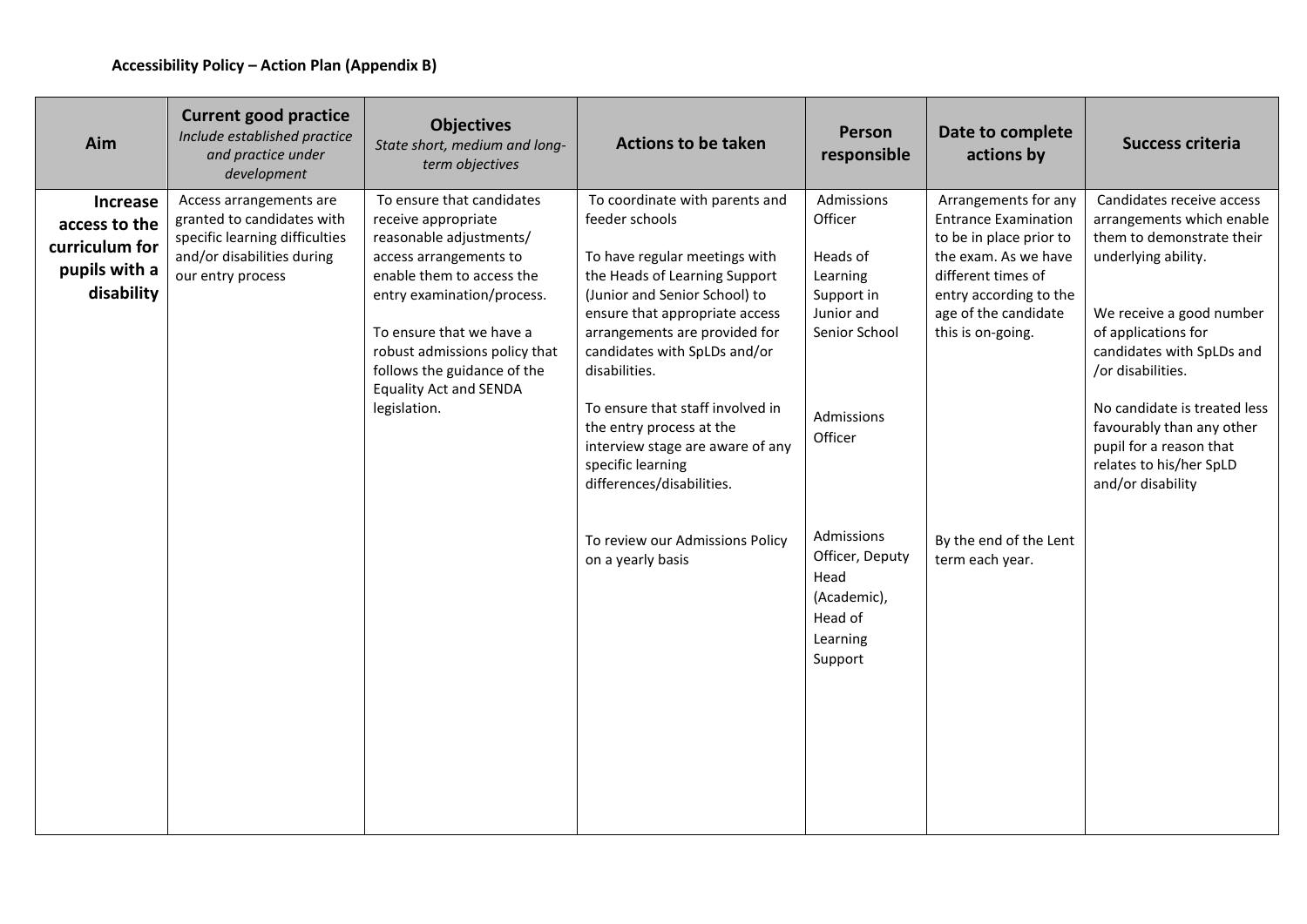| <b>Current good practice</b><br><b>Objectives</b><br>Aim<br>Person<br>Include established practice<br>State short, medium and long-<br><b>Actions to be taken</b><br>and practice under<br>term objectives<br>responsible<br>development                                                                                                                                                                                                                                                                                                                                                                                                                                                                                                                                                                                                                                                                                                                                                                                                                                                                                                                                                                                                                                                                                                                                                                                                                                                                                                                                                                                                   | Date to complete<br>actions by                                                                                                                                                                                                                                                                           | <b>Success criteria</b>                                                                                                                                                                                                                                                                                                                                                                                                                                                                                                                                                                                                                                                                                                                                                                                                                |
|--------------------------------------------------------------------------------------------------------------------------------------------------------------------------------------------------------------------------------------------------------------------------------------------------------------------------------------------------------------------------------------------------------------------------------------------------------------------------------------------------------------------------------------------------------------------------------------------------------------------------------------------------------------------------------------------------------------------------------------------------------------------------------------------------------------------------------------------------------------------------------------------------------------------------------------------------------------------------------------------------------------------------------------------------------------------------------------------------------------------------------------------------------------------------------------------------------------------------------------------------------------------------------------------------------------------------------------------------------------------------------------------------------------------------------------------------------------------------------------------------------------------------------------------------------------------------------------------------------------------------------------------|----------------------------------------------------------------------------------------------------------------------------------------------------------------------------------------------------------------------------------------------------------------------------------------------------------|----------------------------------------------------------------------------------------------------------------------------------------------------------------------------------------------------------------------------------------------------------------------------------------------------------------------------------------------------------------------------------------------------------------------------------------------------------------------------------------------------------------------------------------------------------------------------------------------------------------------------------------------------------------------------------------------------------------------------------------------------------------------------------------------------------------------------------------|
| All pupils with an EHCP or<br>The ILSP provides an overview<br>To meet with all new parents of<br>Head of<br>Increase<br>identified Specific Learning<br>of a pupil's cognitive profile,<br>pupils with an EHCP/SpLD and/or<br>Learning<br>access to the<br>Difference and/or disability<br>disability prior to entry, once<br>highlighting strategies and<br>Support in the<br>curriculum for<br>have an ILSP (Individual<br>guidance to support their<br>they have accepted a place at<br>Junior School<br>pupils with a<br>Learning Support Profile)<br>the school.<br>and the Senior<br>learning.<br>disability<br>School<br>SpLDs and/or disabilities can be<br>discovered/become more<br>apparent at any point during the<br>academic year or School Year.<br>Once these have been identified<br>by an appropriate specialist<br>assessor/ medical specialist to<br>write an ILSP and distribute to<br>teachers<br>To regularly coordinate with<br>Head of<br>teachers, Head of Section to<br>Learning<br>Support and<br>ensure needs are met.<br><b>Head of Section</b><br>To track the progress of any<br>To review every ILSP annually.<br>pupil with an EHCP, ensuring<br>Training of staff, to ensure they<br>that the needs highlighted are<br>have sufficient awareness of the<br>met.<br>Learning<br>effects of certain conditions<br>Support, in<br>conjunction<br>with other<br>To ensure that ILSP pupils have<br>the resources (material and<br>support<br>through adjustments in teaching<br>departments<br>delivery) needed to thrive<br>Further details of the above<br>actions are found in Part 1 of this<br>policy | Ongoing throughout<br>the year BUT for new<br>admissions joining the<br>school in September<br>of each year by the<br>end of the Trinity<br>term prior to their<br>entry in the Autumn.<br>Ongoing<br>Ongoing<br>When pupil joins<br>Alleyns, then<br>periodically as their<br>needs change over<br>time | Staff are aware of pupils<br>with SpLDs and/or<br>disabilities and are able to<br>make appropriate<br>differentiations within the<br>classroom so that the<br>pupils needs are met and<br>they are able to<br>demonstrate their<br>underlying ability.<br>Pupils at Alleyn's School are<br>highly able and so our ILSPs<br>are not target driven. We<br>judge the success of our<br>policy by the amelioration<br>of teacher, parental and<br>pupil concerns as the pupil<br>has been equipped with<br>learning strategies to<br>enable them to make the<br>progress we would expect<br>in the classroom.<br>Positive feedback from<br>teachers feeding into the<br>Annual Review.<br>Staff confidence and<br>competence at<br>differentiated teaching for<br>those with ILSPs improves<br>Participation in the<br>curriculum improves |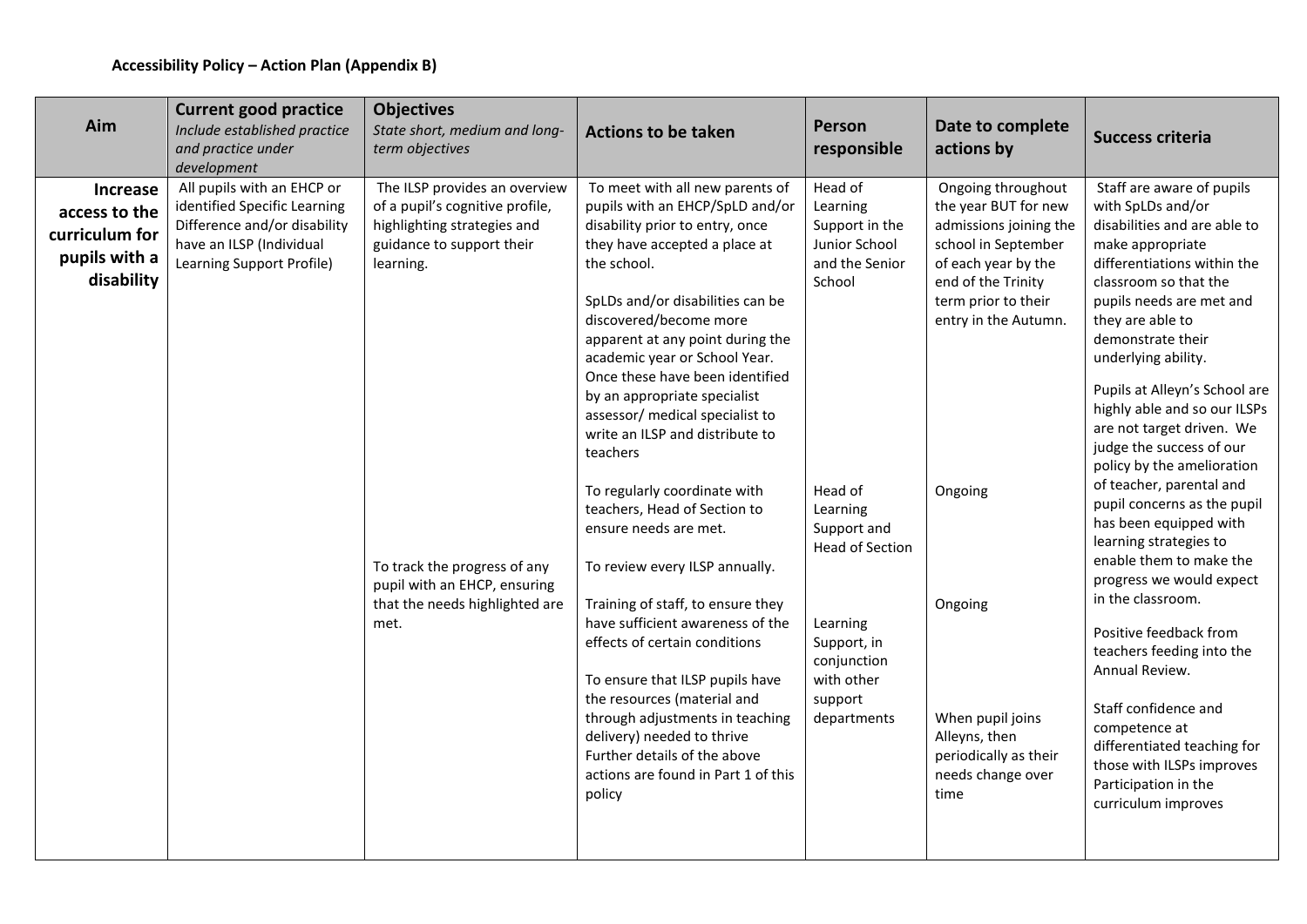| Aim                                                                 | <b>Current good practice</b><br>Include established practice<br>and practice under<br>development                                                                                                                                                                                                                                                                                                                                                                                                        | <b>Objectives</b><br>State short, medium and long-<br>term objectives                                                                                                                                                                                                                                                                                                                                                                                                                                                                                   | <b>Actions to be taken</b>                                                                                                                                                                                                               | Person<br>responsible                                                            | Date to complete<br>actions by | Success criteria                                                                                                                                          |
|---------------------------------------------------------------------|----------------------------------------------------------------------------------------------------------------------------------------------------------------------------------------------------------------------------------------------------------------------------------------------------------------------------------------------------------------------------------------------------------------------------------------------------------------------------------------------------------|---------------------------------------------------------------------------------------------------------------------------------------------------------------------------------------------------------------------------------------------------------------------------------------------------------------------------------------------------------------------------------------------------------------------------------------------------------------------------------------------------------------------------------------------------------|------------------------------------------------------------------------------------------------------------------------------------------------------------------------------------------------------------------------------------------|----------------------------------------------------------------------------------|--------------------------------|-----------------------------------------------------------------------------------------------------------------------------------------------------------|
| Improve and<br>maintain<br>access to the<br>physical<br>environment | The school site and<br>buildings are very accessible<br>for those with restricted<br>mobility and wheelchair<br>users.<br>• The site is accessible by<br>car, foot, wheelchair;<br>disabled vehicle spaces                                                                                                                                                                                                                                                                                               | From the time a pupil accepts<br>an offer to join Alleyn's, to<br>create a situation where they<br>will be able to maintain access<br>to the curriculum, co-<br>curriculum and all aspects of<br>school life to the greatest<br>extent for all pupils.                                                                                                                                                                                                                                                                                                  | Day-to-day, Lodge/security staff<br>to ensure access is maintained to<br>disabled parking in needed<br>School site staff to be alert to<br>keeping clear access into and<br>around buildings, porters to<br>provide support on demand if | Security team                                                                    | Daily                          | Those with restricted<br>mobility can access the site,<br>parking (if needed),<br>buildings and facilities<br>within buildings                            |
|                                                                     | are set-aside for the use<br>of mobility vehicles<br>• Every building features<br>step free access at at least<br>one entry point<br>· Disabled toilet facilities<br>are present in every                                                                                                                                                                                                                                                                                                                | During the pupil's time here,                                                                                                                                                                                                                                                                                                                                                                                                                                                                                                                           | room rearrangements, say, for<br>wheelchair access, need to<br>happen, disabled toilets to be<br>properly maintained and<br>functional at all times                                                                                      | Porters and<br>security                                                          | Daily/weekly                   | Classrooms and other areas<br>are accessible without<br>hindrance; disabled pupils<br>are able to use and enjoy<br>the same facilities as other<br>pupils |
|                                                                     | building<br>• Classroom and other work<br>spaces (eg library, year<br>group areas) are arranged<br>according to the physical<br>needs of pupils.<br>• Needs are kept under<br>review; if a new pupil is<br>known to have specific<br>mobility requirements,<br>the admissions dept and<br>estates work together,<br>including the pupil's<br>family, to effect whatever<br>changes may be necessary<br>• Emergency escape<br>equipment is available for<br>use by/for pupils with<br>restricted mobility | to continue the discussion<br>with the pupil and their family<br>throughout, to ensure we are<br>aware of their needs being<br>met and, if necessary, what<br>adjustments can be made if<br>not.<br>Day to day, to ensure that<br>access routes and spaces for<br>the pupil to arrive, depart, and<br>'be' during the day, are<br>maintained. This will take<br>place using the porter and<br>maintenance teams on their<br>daily rounds<br>To ensure that disabled pupils<br>can use as many of the parts<br>of the School's facilities as<br>possible | Teaching staff to consider and<br>ensure availability of appropriate<br>resources, in liaison with support<br>departments eg IT, reprographics                                                                                           | Teaching staff,<br>Learning<br>Support and<br>relevant<br>support<br>departments | Continual                      | Disabled pupils are able to<br>access the curriculum to<br>the same degree as other<br>pupils                                                             |